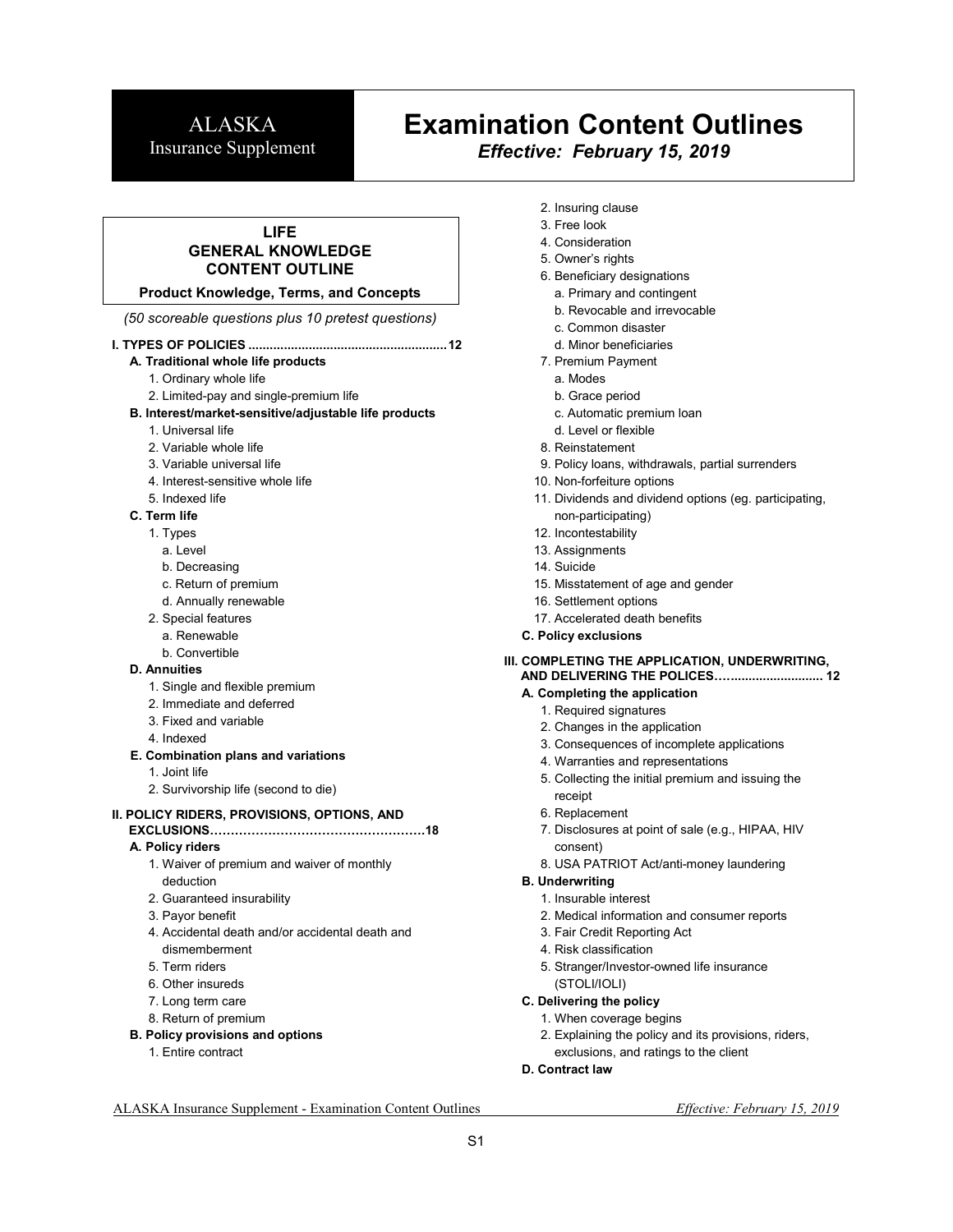- 1. Elements of a contract
- 2. Unique aspects of the insurance contract
	- a. Conditional
	- b. Unilateral
	- c. Adhesion
	- d. Aleatory

## **IV. TAXES, RETIREMENT, AND OTHER INSURANCE**

- **CONCEPTS ...................................................................... 8 A. Third-party ownership**
- **B. Viatical Settlements**
- **C. Life Settlements**
- **D. Group life insurance**
- 1. Conversion privilege
	- 2. Contributory vs. noncontributory

#### **E. Retirement plans**

- 1. Qualified plans
- 2. Nonqualified plans
- **F. Life insurance needs analysis/suitability** 
	- 1. Personal insurance needs
	- 2. Business insurance needs
		- a. Key person
	- b. Buy sell
- **G. Social Security benefits**

**H. Tax treatment of insurance premiums, proceeds,** 

- **and dividends**
- 1. Individual life
- 2. Group life
- 3. Modified Endowment Contracts (MECs)

## **ALASKA SPECIFIC LIFE CONTENT OUTLINE**

#### **State Laws, Rules, and Regulations**

*(40 scoreable questions plus 10 pretest questions)* 

**I. ALASKA LAWS, RULES AND REGULATIONS COMMON TO LIFE, HEALTH (ACCIDENT AND HEALTH), PROPERTY, CASUALTY AND PERSONAL LINES INSURANCE ...................................................... 30 A. Director of Insurance**  1. Broad powers  *Ref: 21.06.010; 21.06.080 through 21.06.100*  2. Adoption of regulations  *Ref: 21.06.090*  3. Examination of records  *Ref: 21.06.120 through 21.06.160; 3AAC 23.540; 21.27.350*  4. Notice and hearing  *Ref: 21.06.180 through 21.06.250*  5. Penalties  *Ref: 21.09.160; 21.09.260; 21.27.420-440; 21.36.320; 21.97.020*   **B. Definitions**  1. Admitted (authorized) and nonadmitted companies

 *Ref: 21.97.900* 

- 2. Domestic, foreign, and alien  *Ref: 21.97.900*
- 3. Stock and mutual  *Ref: 21.69.700; 21.69.710*
- 4. Premiums  *Ref: 21.97.900*
- 5. Transacting insurance  *Ref: 21.27.900; 21.97.900*
- 6. Certificate of Authority  *Ref: 21.09.010; 21.09.020; 21.09.110; 21.09.120*
- 7. Fraternal benefit societies  *Ref: 21.84.900 (7)*

### **C. Licensing**

#### 1. License required

 *Ref: 21.27.010 through 21.27.900; 21.97.900* 

- a. Insurance producer  *Ref: 21.27.010 through 21.27.460; 21.27.530 through 21.27.570; 21.97.900*
- b. Managing general agent\*  *Ref: 21.27.590 through 21.27.620; 21.97.900*
- c. Surplus lines broker\*  *Ref: 21.27.790 through 21.27.820; 21.27.010 through 21.27.460; 21.34.010 through 21.34.900; 21.97.900*
- d. Independent adjusters\*
- *Ref: 21.27.830 through 21.27.860; 21.97.900*  e. Firm licenses
	- *Ref: 21.27.140; 21.97.900*
- f. Compliance Officer (Designated Responsible Producer) *Ref: 21.27.020, 21.27.900(6)*
- g. Resident
- *Ref: 21.27.900*  h. Nonresident licensees
- *Ref: 21.27.270 i.* Exceptions
- *Ref: 21.97.010; 21.27.010*  j. Company appointments
- *Ref: 21.27.100, .110, .550*  k. Employment contracts
- *Ref: 21.27.215*
- 2. Maintenance of license a. Renewal
	- *Ref: 21.27.380*
	- b. Denial, Nonrenewal, Suspension or Revocation *Ref; 21.27.410 through .430; 21.06.190;* 
		- *25.27.244*
	- c. Continuing education
		- *Ref: 21.27.020; 3AAC 23.100 through .208*
- **D. Marketing Practices** 
	- *Ref: Ch. 36* 
		- 1. Unfair practices
			- a. Unfair claims methods and practices  *Ref: 21.36.125*
			- b. Rebating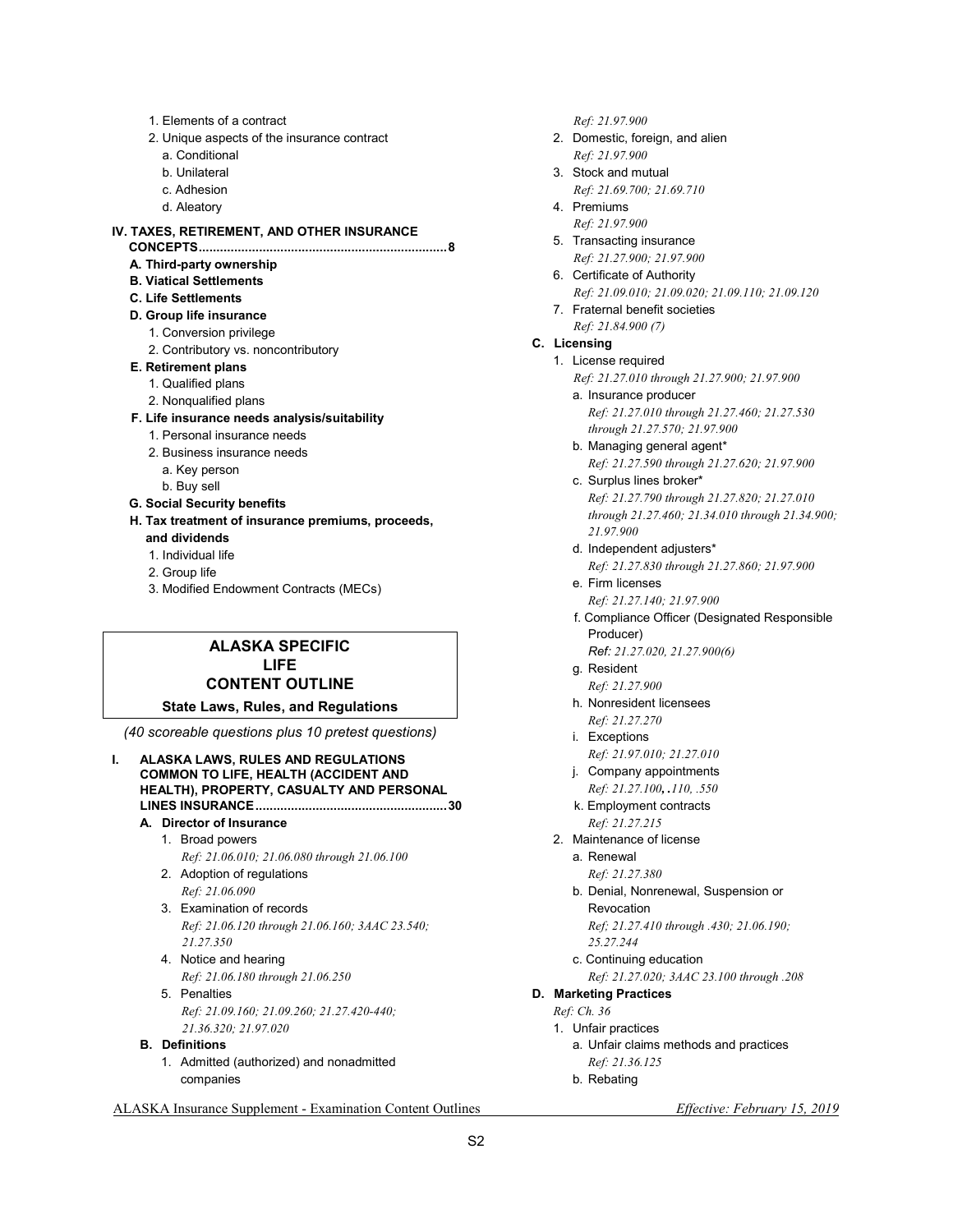*Ref: 21.36.100; 21.36.120* 

- c. Twisting
- *Ref: 21.36.050*
- d. Misrepresentation  *Ref: 21.36.030; 21.42.110*
- e. Defamation  *Ref: 21.36.070*
- f. Unfair discrimination  *Ref: 21.36.090; 21.36.120*
- g. Boycott, coercion, and intimidation  *Ref: 21.36.080, .165*
- 2. Premium financing  *Ref: 21.36.122; 3AAC 23.210 through .390*
- 3. Fiduciary responsibilities  *Ref: 21.27.360, 410; 21.36.360; 3AAC 23.500, .550, .580, .590, .600, .630, .640, .650, .690*
- 4. Compensation of licensees  *Ref: 21.27.370; 21.09.250*
- 5. Required records and record retention  *Ref: 21.27.350; 21.36.060*
- 6. Advertising  *Ref: 21.36.040*
- 7. Controlled business  *Ref: 21.27.030*
- 8. Immunity from reporting fraudulent claims  *Ref: 21.36.390*
- 9. Alaska Insurance Guaranty Association  *Ref: 21.79.025 through .070*

## **II. ALASKA LAWS, RULES AND REGULATIONS PERTINENT TO LIFE INSURANCE ONLY ................... 10**

- **A. Policy requirements**   *Ref: 21.42.150 through .310; 21.45.040, .060*
- **B. Individual life and annuities** 
	- *Ref: 21.45.010 through .310; 3AAC 28.010–28.190*
	- 1. Standard provisions
	- *Ref: 3AAC 26.010–26.070*  2. Policy loans
		- *Ref: 21.45.080*
	- 3. Standard nonforfeiture law *Ref: 21.45.300, .305*
- **C. Group Life** 
	- 1. Eligible groups  *Ref: 21.48.010, .060, .070*
	- 2. Standard provisions
		- *Ref: 21.48.100 through .230*
- **D. Viatical settlements**

 *Ref: 21.89.110, 21.96.110; 3AAC 31.300 through .449* 

**E. Annuity Suitability**   *Ref: 21.36.020; 26.778b* 

*\*Relevant for Property/Casualty/Personal Lines only*

### **ACCIDENT & HEALTH GENERAL KNOWLEDGE CONTENT OUTLINE**

## **Product Knowledge, Terms, and Concepts**

*(50 scoreable questions plus 10 pretest questions)* 

#### **I. TYPES OF POLICIES ........................................................ 14**

#### **A. Disability income**

- 1. Individual disability income policy
- 2. Business overhead expense policy
- 3. Business disability buyout policy
- 4. Group disability income policy
- 5. Key employee policy
- **B. Accidental death and dismemberment**
- **C. Medical expense insurance** 
	- 1. Basic hospital, medical, and surgical policies
	- 2. Major medical policies
	- 3. Health Maintenance Organizations (HMOs)
	- 4. Preferred Provider Organizations (PPOs)
	- 5. Point of Service (POS) plans
	- 6. Flexible Spending Accounts (FSAs)
	- 7. High Deductible Health Plans (HDHPs) and related
- Health Savings Accounts (HSAs) **D. Medicare supplement policies**

## **E. Group insurance**

- 1. Differences between individual and group contracts
- 2. General characteristics
- 3. COBRA
- **F. Individual/Group Long Term Care (LTC)**
- **G. Other policies** 
	- 1. Dental
	- 2. Vision
	- 3. Cancer
	- 4. Critical illness or specified disease
	- 5. Worksite (employer-sponsored)
	- 6. Hospital indemnity
	- 7. Short-term medical
	- 8. Accident

## **II. POLICY PROVISIONS, CLAUSES, AND RIDERS ........... 20**

- **A. Mandatory and optional provisions** 
	- 1. Entire contract
	- 2. Time limit on certain defenses (incontestable)
	- 3. Grace period
	- 4. Reinstatement
	- 5. Notice of claim
	- 6. Claim forms
	- 7. Proof of loss
	- 8. Time of payment of claims
	- 9. Payment of claims
	- 10. Physical examination and autopsy
	- 11. Legal actions
	- 12. Change of beneficiary
- 13. Misstatement of age or sex
- 14. Change of occupation
- 15. Illegal occupation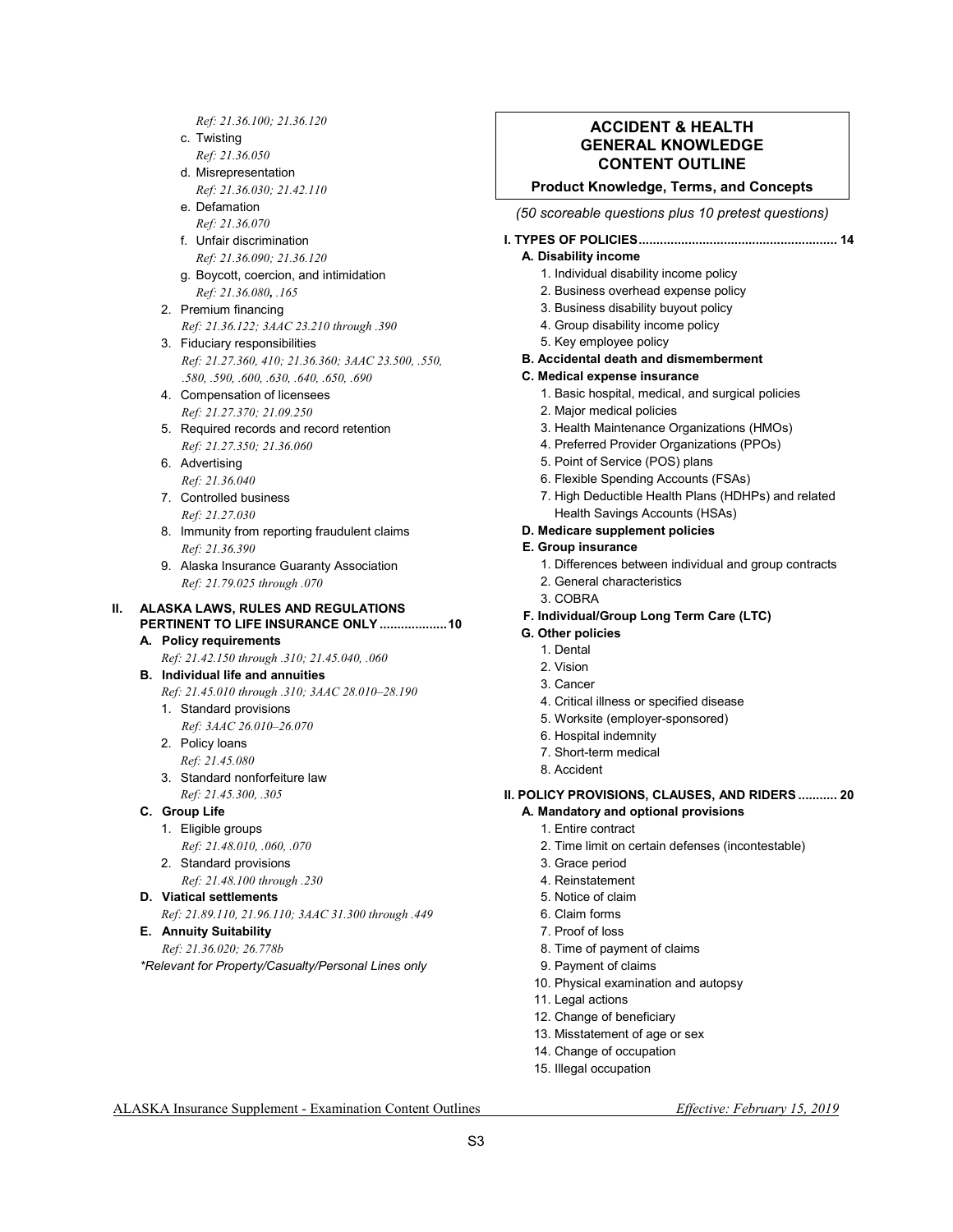#### 16. Relation of earnings to insurance

#### **B. Other provisions and clauses**

- 1. Insuring clause
- 2. Free look
- 3. Consideration clause
- 4. Probationary period
- 5. Elimination period
- 6. Waiver of premium
- 7. Exclusions and limitations
- 8. Preexisting conditions
- 9. Coinsurance
- 10. Deductibles
- 11. Eligible expenses
- 12. Copayments
- 13. Pre-authorizations and prior approval requirements
- 14. Usual, reasonable, and customary (URC) charges
- 15. Lifetime, annual, or per cause maximum benefit
- limits **C. Riders** 
	-
	- 1. Impairment/exclusions
	- 2. Guaranteed insurability
- **D. Rights of renewability** 
	- 1. Noncancelable
	- 2. Cancelable
	- 3. Guaranteed renewable

### **III. SOCIAL INSURANCE ...................................................... 3**

- **A. Medicare (Parts A, B, C, D)**
- **B. Medicaid**
- **C. Social Security benefits**
- **IV. OTHER INSURANCE CONCEPTS .................................. 4** 
	- **A. Total, partial, recurrent and residual disability**
	- **B. Owner's rights**
	- **C. Dependent children benefits**
	- **D. Primary and contingent beneficiaries**
	- **E. Modes of premium payments**
	- **F. Nonduplication and coordination of benefits (e.g., primary vs. excess)**
	- **G. Occupational vs. non-occupational**
	- **H. Tax treatment of premiums and proceeds of insurance contracts (e.g., disability income and medical expenses, etc.)**
	- **I. Managed care**
	- **J. Workers Compensation**
	- **K. Subrogation**

#### **V. FIELD UNDERWRITING PROCEDURES ......................... 9**

- **A. Completing the application**
- **B. Explaining sources of insurability and HIPAA privacy information (e.g., MIB Report, Fair Credit Reporting Act, etc.)**
- **C. Initial premium payment and receipt and consequences of the receipt (e.g., medical examination, etc.)**
- **D. Submitting application (and initial premium if collected) to company for underwriting**
- **E. Policy delivery**
- **F. Explaining policy and its provisions, riders, exclusions, and ratings to clients**
- **G. Replacement**
- **H. Contract law** 
	- 1. Elements of a contract
	- 2. Insurable interest
	- 3. Warranties and representations
	- 4. Unique aspects of the insurance contract
		- a. Conditional
		- b. Unilateral
		- c. Adhesion
		- d. Aleatory

## **ALASKA SPECIFIC HEALTH (ACCIDENT & HEALTH) CONTENT OUTLINE**

#### **State Laws, Rules, and Regulations**

- *(40 scoreable questions plus 10 pretest questions)*
- **I. ALASKA LAWS, RULES AND REGULATIONS COMMON TO LIFE, HEALTH (ACCIDENT AND HEALTH), PROPERTY, CASUALTY AND PERSONAL LINES INSURANCE ..................................................... 30**

#### **A. Director of Insurance**

- 1. Broad powers  *Ref: 21.06.010; 21.06.080 through 21.06.100*
- 2. Adoption of regulations  *Ref: 21.06.090*
- 3. Examination of records  *Ref: 21.06.120 through 21.06.160; 3AAC 23.540; 21.27.350*
- 4. Notice and hearing  *Ref: 21.06.180 through 21.06.250*
- 5. Penalties  *Ref: 21.09.160; 21.09.260; 21.27.420- .440; 21.36.320; 21.97.020*

#### **B. Definitions**

- 1. Admitted (authorized) and nonadmitted companies  *Ref: 21.97.900*
- 2. Domestic, foreign, and alien  *Ref: 21.97.900*
- 3. Stock and mutual
- *Ref: 21.69.700; 21.69.710*  4. Premiums
- *Ref: 21.97.900*
- 5. Transacting insurance  *Ref: 21.27.900; 21.97.900*
- 6. Certificate of Authority  *Ref: 21.09.010; 21.09.020; 21.09.110; 21.09.120*
- 7. Fraternal benefit societies  *Ref: 21.84.900 (7)*

#### **C. Licensing**

 1. License required  *Ref: 21.27.010 through 21.27.900; 21.97.900*  a. Insurance producer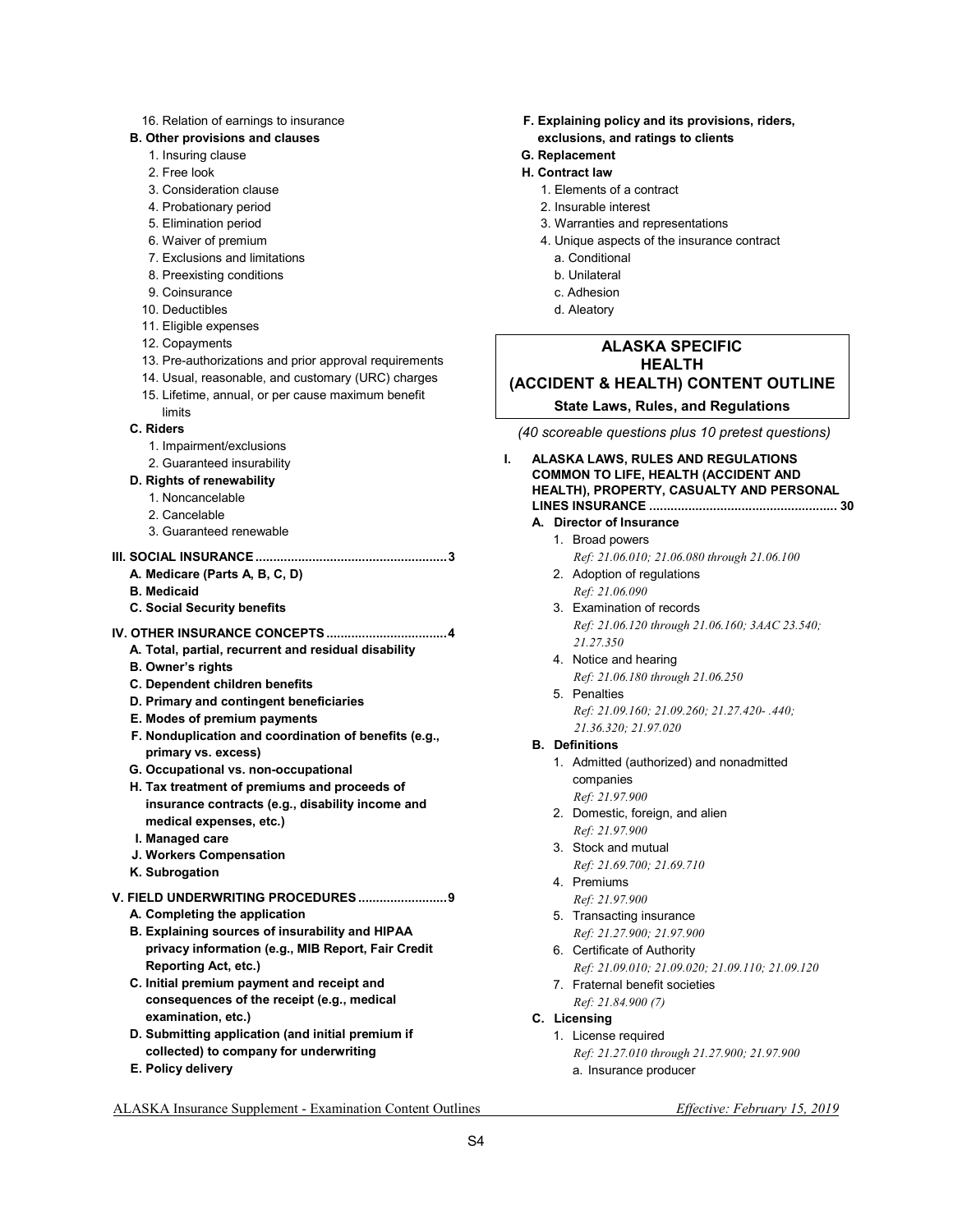*Ref: 21.27.010 through 21.27.460; 21.27.530 through 21.27.570; 21.97.900* 

- b. Managing general agent\*  *Ref: 21.27.590 through 21.27.620; 21.97.900*  c. Surplus lines broker\*
- *Ref: 21.27.790 through 21.27.820; 21.34.010 through 21.34.900; 21.97.900*
- d. Independent adjusters\*  *Ref: 21.27.830 through 21.27.860; 21.97.900*  e. Firm licenses
- *Ref: 21.27.140; 21.97.900*
- f. Compliance Officer (Designated Responsible Producer)
	- *Ref: 21.27.020, 21.27.900(6)*
- g. Resident  *Ref: 21.27.900*
- h. Nonresident licensees  *Ref: 21.27.270*
- i. Exceptions
- *Ref: 21.97.010; 21.27.010*  j. Company appointments  *Ref: 21.27.100, .110, .550*
- k. Employment contracts *Ref: 21.27.215*
- 2. Maintenance of license
	- a. Renewal  *Ref: 21.27.380*
	- b. Denial, Nonrenewal, Suspension or Revocation *Ref: 21.27.410 through .430; 21.06.190; 25.27.244*
	- c. Continuing education
- *Ref: 21.27.020; 3AAC 23.100 through .208*   **D. Marketing Practices** 
	- *Ref: Ch. 36*
	- 1. Unfair practices
		- a. Unfair claims methods and practices  *Ref: 21.36.125*
		- b. Rebating  *Ref: 21.36.100; 21.36.120*
		- c. Twisting  *Ref: 21.36.050*
		- d. Misrepresentation  *Ref: 21.36.030; 21.42.110*
		- e. Defamation  *Ref: 21.36.070*
		- f. Unfair discrimination  *Ref: 21.36.090; 21.36.120*
		- g. Boycott, coercion, and intimidation  *Ref: 21.36.080, .165*
	- 2. Premium financing  *Ref: 21.36.122; 3AAC 23.210 through .390*
	- 3. Fiduciary responsibilities  *Ref: 21.27.360, 410; 21.36.360; 3AAC 23.500, .550, .580, .590, .600, .630, .640, .650, .690*
	- 4. Compensation of licensees  *Ref: 21.27.370; 21.09.250*
- 5. Required records and record retention  *Ref: 21.27.350; 21.36.060*
- 6. Advertising  *Ref: 21.36.040*  a. Health Discount Plans  *Ref: 21.36.030a; 21.36.505*
- 7. Controlled business  *Ref: 21.27.030*
- 8. Immunity from reporting fraudulent claims  *Ref: 21.36.390*
- 9. Alaska Insurance Guaranty Association  *Ref: 21.79. 025 through .070*

*\*Relevant for Property/Casualty/Personal Lines only*

#### **II. ALASKA LAWS, RULES, AND REGULATIONS PERTINENT TO HEALTH (ACCIDENT AND HEALTH) INSURANCE ONLY ...................................................... 10**

- **A. Definition of health and disability insurance**   *Ref: 21.12.050; 21.12.052*
- **B. Discrimination against medical providers**   *Ref: 21.36.090(d); 21.42.355* 
	- 1. Acupuncture coverage  *Ref: 21.42.353*
	- 2. Certified nurse midwives  *Ref: 21.42.355*
- **C. Individual disability required provisions**   *Ref: 21.51.010 through .330*
- **D. Group insurance**   *Ref: 21.54.010 through .070* 
	- 1. Group disability
- **E. Other required provisions for individual or** 
	- **group disability**  1. Newly born/adopted/dependent children  *Ref: 21.42.345*
	- 2. Alcoholism and drug abuse treatment  *Ref: 21.42.365*
- **F. Medicare supplement** 
	- *Ref: 3AAC 28.410 through .510; 21.89.060*
	- 1. Policy provisions  *Ref: 3AAC 28.440*
	- 2. Disclosure provisions  *Ref: 3AAC 28.490*
	- 3. Replacement requirements  *Ref: 3AAC 28.500, .503*
	- 4. Minimum standards  *Ref: 3AAC 28.450; 28.453*
	- 5. Standards for marketing  *Ref: 3AAC 28.504 and .505*
- **G. Small Employer Health Insurance**   *Ref: 21.56*
- **H. Large Group Health Insurance**
- *Ref: 21.54.500*  **I. Long Term Care**
- *Ref: 21.53*
- **J. Affordable Care Act**  1. Exchanges/Marketplace (Section 1321) 2. Taxes, penalties, and subsidies (Section 1401, 1402)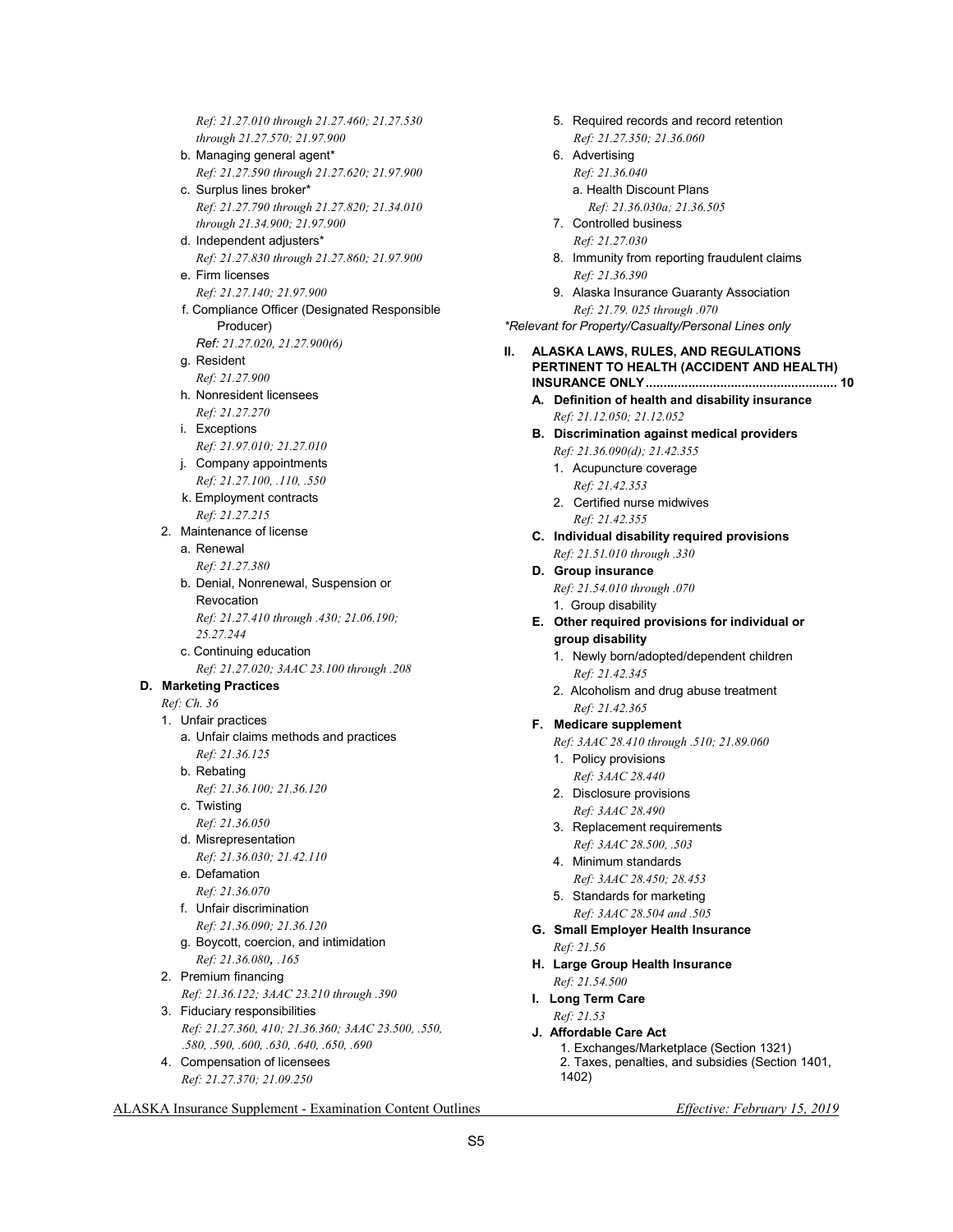3. Essential health benefits (Section 1302)

- a. Mental health parity
- b. Pediatric services
- c. Preventive services
- 4. Employer notification responsibilities (Section

1511-1515)

*\*Relevant for Property/Casualty/Personal Lines only*

## **PROPERTY GENERAL KNOWLEDGE CONTENT OUTLINE**

## **Product Knowledge, Terms, and Concepts**

*(50 scoreable questions plus 10 pretest questions)* 

- **I. TYPES OF POLICIES ........................................................ 25** 
	- **A. Homeowners** 
		- 1. HO-2
		- 2. HO-3
		- 3. HO-4
		- 4. HO-5
		- 5. HO-6
		- 6. HO-8

#### **B. Dwelling policies**

- 1. DP-1
- 2. DP-2
- 3. DP-3
- **C. Commercial lines** 
	- 1. Commercial Package Policy (CPP)
	- 2. Commercial property
		- a. Commercial building and business personal property form
		- b. Causes of loss forms
		- c. Business income
		- d. Extra expense
	- e. Equipment breakdown
	- 3. Business Owners Policy (BOP)
	- 4. Builders Risk
- **D. Inland marine** 
	- 1. Personal Articles floaters
	- 2. Commercial Property floaters
- **E. National Flood Insurance Program**
- **F. Others** 
	- 1. Earthquake
	- 2. Mobile Homes
	- 3. Watercraft
	- 4. Farm Owners
	- 5. Windstorm

**II. INSURANCE TERMS AND RELATED CONCEPTS ......... 14** 

- **A. Insurance** 
	- 1. Law of Large Numbers
- **B. Insurable interest**
- **C. Risk** 
	- 1. Pure vs. Speculative Risk
- **D. Hazard** 
	- 1. Moral
- 2. Morale
- 3. Physical
- **E. Peril**
- **F. Loss**
- 1. Direct
- 2. Indirect
- **G. Loss Valuation** 
	- 1. Actual cash value
	- 2. Replacement cost
	- 3. Market value
	- 4. Stated/agreed value
	- 5. Salvage value
- **H. Proximate cause**
- **I. Deductible**
- **J. Indemnity**
- **K. Limits of liability**
- **L. Coinsurance/Insurance to value**
- **M. Occurrence**
- **N. Cancellation**
- **O. Nonrenewal**
- **P. Vacancy and unoccupancy**
- **Q. Liability**
- 1. Absolute
- 2. Strict
- 3. Vicarious
- **R. Negligence**
- **S. Binder**
- **T. Endorsements**
- **U. Blanket vs. Specific**
- **III. POLICY PROVISIONS AND CONTRACT LAW .............. 11** 
	- **A. Declarations**
	- **B. Insuring agreement**
	- **C. Conditions**
	- **D. Exclusions**
	- **E. Definition of the insured**
	- **F. Duties of the insured**
	- **G. Obligations of the insurance company**
	- **H. Mortgagee rights**
	- **I. Proof of loss**
	- **J. Notice of claim**
	- **K. Appraisal**
	- **L. Other Insurance Provision**
	- **M. Subrogation**
	- **N. Elements of a contract**
	- **O. Warranties, representations, and concealment**
	- **P. Sources of underwriting information**
	- **Q. Fair Credit Reporting Act**
	- **R. Privacy Protection (Gramm Leach Bliley)**
	- **S. Policy Application**

ALASKA Insurance Supplement - Examination Content Outlines *Effective: February 15, 2019* 

S6

**T. Terrorism Risk Insurance Act (TRIA)**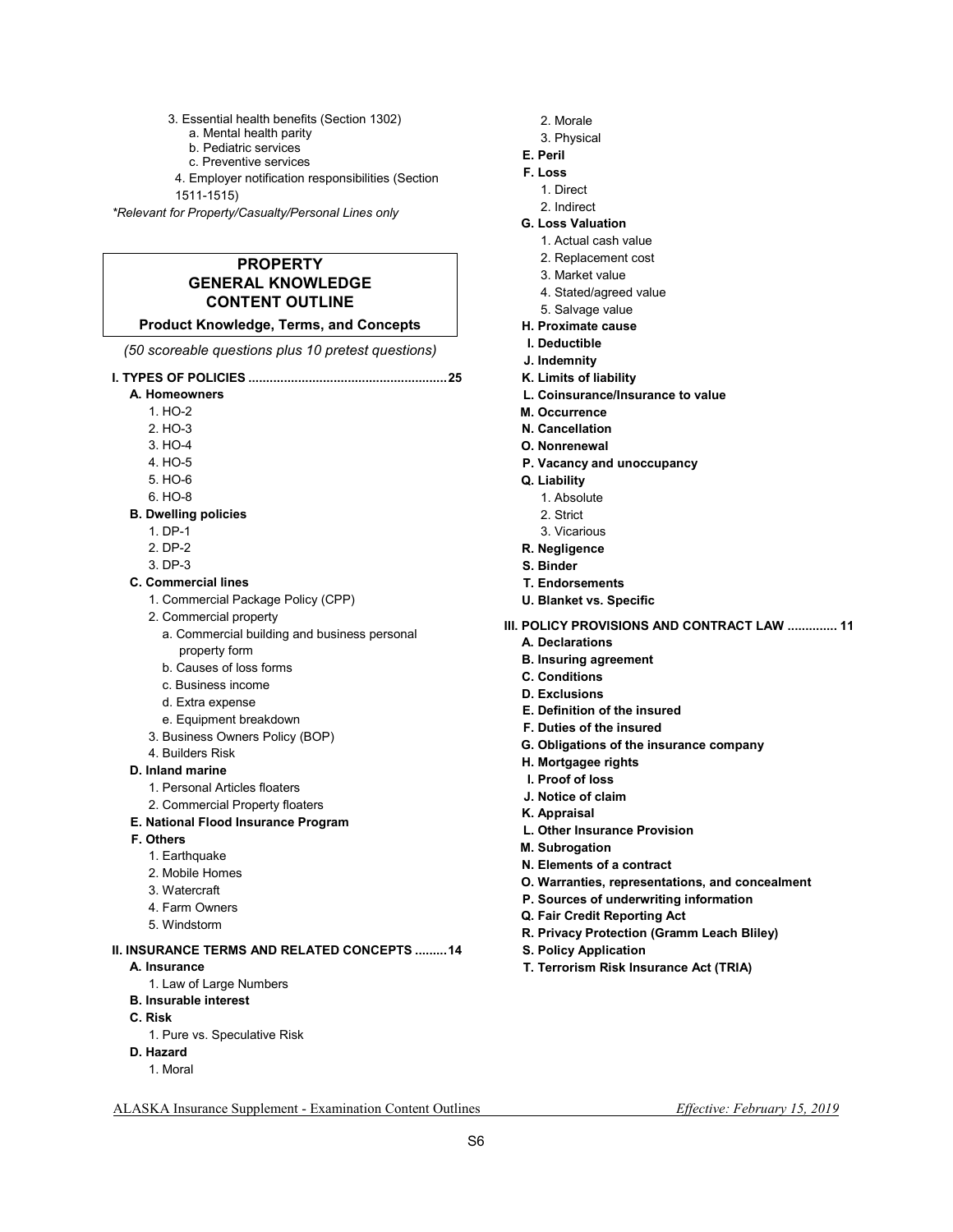## **ALASKA SPECIFIC PROPERTY CONTENT OUTLINE**

**State Laws, Rules, and Regulations** 

 *(40 scoreable questions plus 10 pretest questions)*

- **I. ALASKA LAWS, RULES AND REGULATIONS COMMON TO LIFE, HEALTH (ACCIDENT AND HEALTH), PROPERTY, CASUALTY AND PERSONAL LINES INSURANCE ...................................................... 30 A. Director of Insurance**  1. Broad powers  *Ref: 21.06.010; 21.06.080 through 21.06.100* 
	- 2. Adoption of regulations  *Ref: 21.06.090*
	- 3. Examination of records  *Ref: 21.06.120 through 21.06.160; 3AAC 23.540; 21.27.350*
	- 4. Notice and hearing  *Ref: 21.06.180 through 21.06.250*
	- 5. Penalties  *Ref: 21.09.160; 21.09.260; 21.27.420-440; 21.36.320; 21.97.020*

#### **B. Definitions**

- 1. Admitted (authorized) and nonadmitted companies  *Ref: 21.97.900*
- 2. Domestic, foreign, and alien  *Ref: 21.97.900*
- 3. Stock and mutual  *Ref: 21.69.700; 21.69.710*
- 4. Premiums  *Ref: 21.97.900*
- 5. Transacting insurance  *Ref: 21.97.900*
- 6. Certificate of Authority  *Ref: 21.09.010; 21.09.020; 21.09.110; 21.09.120*

## **C. Licensing**

- 1. License required  *Ref: 21.27.010 through 21.27.900; 21.97.900*  a. Insurance producer
	- *Ref: 21.27.010 through 21.27.460; 21.27.530 through 21.27.570; 21.97.900*
	- b. Managing general agent\* *Ref: 21.27.590 through 21.27.620; 21.27.010; 21.97.900*
	- c. Surplus lines broker\* *Ref: 21.27.790 through 21.27.820; 21.27.010 through 21.27.460; 21.34.010 through 21.34.900; 21.97.900*
	- d. Independent adjusters\*  *Ref: 21.27.830 through 21.27.860; 21.97.900*
	- e. Firm licenses  *Ref: 21.27.140; 21.97.900*
	- f. Compliance Officer (Designated Responsible Producer)

*Ref: 21.27.020, 21.27.900(6)* 

- g. Resident  *Ref: 21.27.900*
- h. Nonresident licensees *Ref: 21.27.270*
- i. Exceptions
- *Ref: 21.97.010; 21.27.010*  j. Company appointments
- *Ref: 21.27.100, .110, .550*  k. Employment contracts
- *Ref: 21.27.215*  2. Maintenance of license
	- a. Renewal  *Ref: 21.27.380*
	- b. Denial, Nonrenewal, Suspension or Revocation *Ref: 21.27.410 through .430; 21.06.190; 25.27.244*
	- c. Continuing education  *Ref: 21.27.020f; 3AAC 23.100–23.208*
- **D. Marketing Practices** 
	- *Ref: 21.36*
	- 1. Unfair practices
		- a. Unfair claims methods and practices  *Ref: 21.36.125*
		- b. Rebating
			- *Ref: 21.36.100; 21.36.120*
		- c. Twisting  *Ref: 21.36.050*
		- d. Misrepresentation
			- *Ref: 21.36.030; 21.42.110*
		- e. Defamation  *Ref: 21.36.070*
		- f. Unfair discrimination  *Ref: 21.36.090, .120, .430*
		- g. Boycott, coercion, and intimidation  *Ref: 21.36.080, .<sup>165</sup>*
	- 2. Premium financing  *Ref: 21.36.122; 3AAC 23.210 through .390*  3. Fiduciary responsibilities  *Ref: 21.27.360, 410; 21.36.360; 3AAC 23.500, .550,*
	- *.580, .590, .600, .630, .640, .650, .690*
	- 4. Compensation of licensees  *Ref: 21.27.370, .560; 21.09.250*
	- 5. Required records and record retention  *Ref: 21.27.350; 21.36.060*
	- 6. Advertising
		- *Ref: 21.36.040*
	- 7. Controlled business  *Ref: 21.27.030*
	- 8. Immunity from reporting fraudulent claims  *Ref: 21.36.390*
	- 9. Alaska Insurance Guaranty Association  *Ref: 21.80.010 through .190*

**II. ALASKA LAWS, RULES, AND REGULATIONS PERTIENT TO PROPERTY INSURANCE ONLY ......... 10 A. Definitions**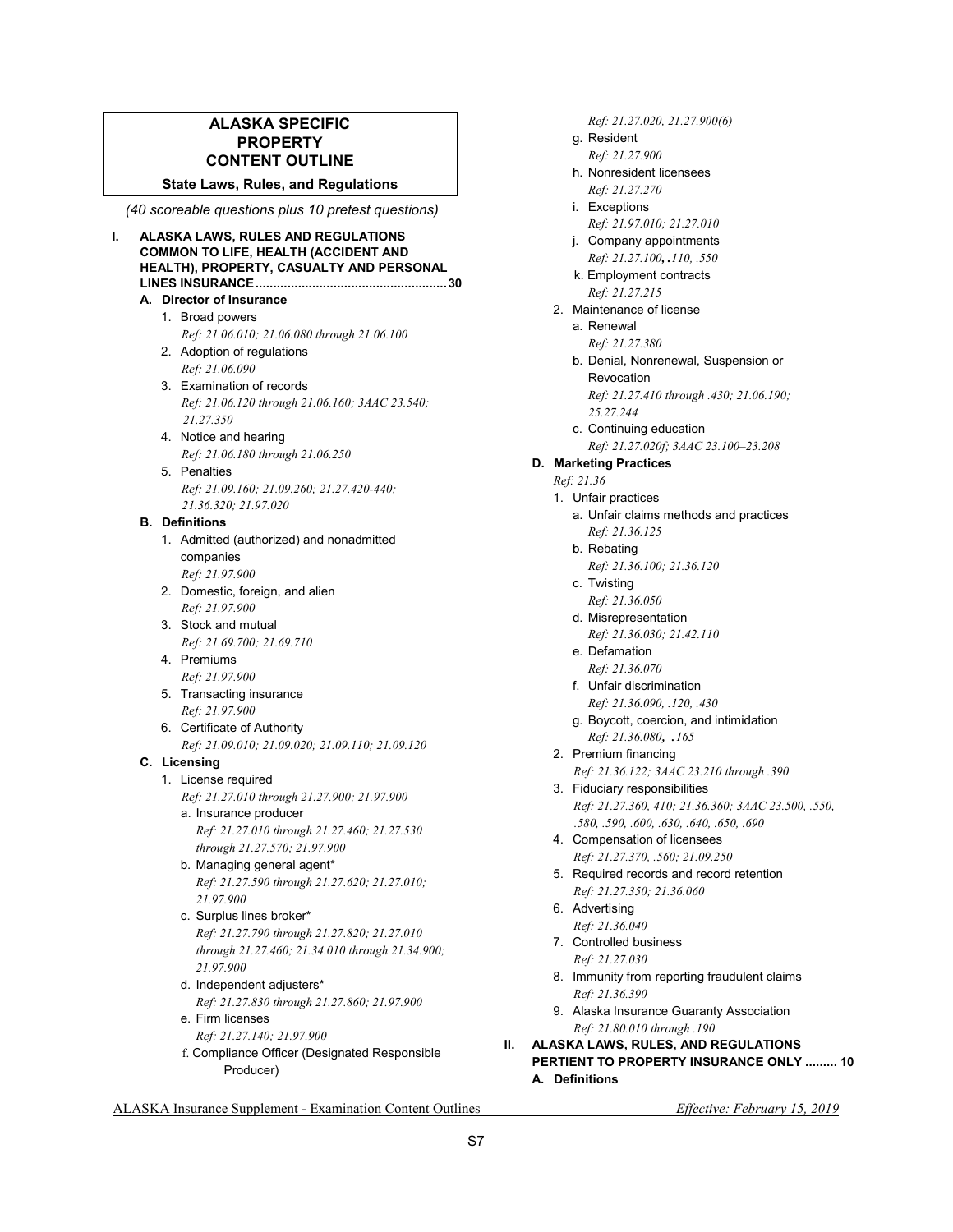- 1. Property insurance  *Ref: 21.12.060*
- 2. Surety insurance  *Ref: 21.12.080*
- 3. Marine, wet marine, and transportation  *Ref: 21.12.090; 21.34.900*
- 4. Surplus lines insurance  *Ref: 21.97.900; 21.34.900*
- 5. Business/commercial insurance  *Ref: 21.36.310(1)*
- 6. Nonpayment of premium *Ref: 21.36.210-.310*
- 7. Personal property insurance  *Ref. 21.36.310(4)*

#### **B. Binders**

 *Ref: 21.42.240* 

#### **C. Cancellation/Nonrenewal**

- *Ref: 21.36.210 through .240, .255, .260, .290*
- 1. Personal
- 2. Commercial
- a. Renewal

 *Ref: 21.36.240, .310(5)* 

## **CASUALTY GENERAL KNOWLEDGE CONTENT OUTLINE**

**Product Knowledge, Terms, and Concepts** 

*(50 scoreable questions plus 10 pretest questions)* 

#### **I. TYPES OF POLICIES, BONDS, AND**

## **RELATED TERMS ........................................................... 25**

## **A. Commercial general liability**

- 1. Exposures
- a. Premises and Operations
- b. Products and Completed Operations
- 2. Coverage
	- a. Coverage A: Bodily Injury and Property Damage Liability
		- (1) Occurrence
		- (2) Claims made
			- (a) Retroactive Date
	- b. Coverage B: Personal Injury and Advertising Injury
	- c. Coverage C: Medical Payments
	- d. Supplemental Payments
	- e. Who is an insured
	- f. Limits
		- (1) Per occurrence
		- (2) Annual Aggregate
	- g. Damage to Property of Others

#### **B. Automobile: personal auto and business auto**

- 1. Liability
	- a. Bodily Injury
	- b. Property Damage
	- c. Split Limits
- d. Combined Single Limit
- 2. Medical Payments
- 3. Physical Damage (collision; other than collision; specified perils)
- 4. Uninsured motorists
- 5. Underinsured motorists
- 6. Who is an insured
- 7. Types of Auto
	- a. Owned
	- b. Non-owned
	- c. Hired
	- d. Temporary Substitute
	- e. Newly Acquired Autos
	- f. Transportation Expense and Rental Reimbursement Expense
- 8. Garage Coverage Form, including Garagekeepers Insurance
- 9. Exclusions
- 10. Individual Insured and Drive Other Car (DOC)

#### **C. Workers Compensation Insurance, Employers Liability Insurance, and Related Issues**

(This section does not deal with specifics of state law, which are addressed elsewhere in this outline.)

- 1. Standard policy concepts
	- a. Who is an employee/employer b. Compensation
- 2. Work-related vs. non-work-related
- 3. Other states' insurance
- 4. Employers Liability
- 5. Exclusive remedy
- 6. Premium Determination
- **D. Crime** 
	- 1. Employee Dishonesty
	- 2. Theft
	- 3. Robbery
	- 4. Burglary
	- 5. Forgery and Alteration
	- 6. Mysterious disappearance
- **E. Bonds**
- 1. Surety
- 2. Fidelity

#### **F. Professional liability**

- 1. Errors and Omissions
- 2. Medical Malpractice
- 3. Directors and Officers (D&O)
- 4. Employment Practices Liability (EPLI)
- 5. Cyber liability and data breach
- **G. Umbrella/Excess Liability**
- **II. INSURANCE TERMS AND RELATED CONCEPTS ......... 14 A. Risk** 
	- **B. Hazards** 
		- 1. Moral
		- 2. Morale
		- 3. Physical
	- **C. Indemnity**
	-

## **D. Insurable interest**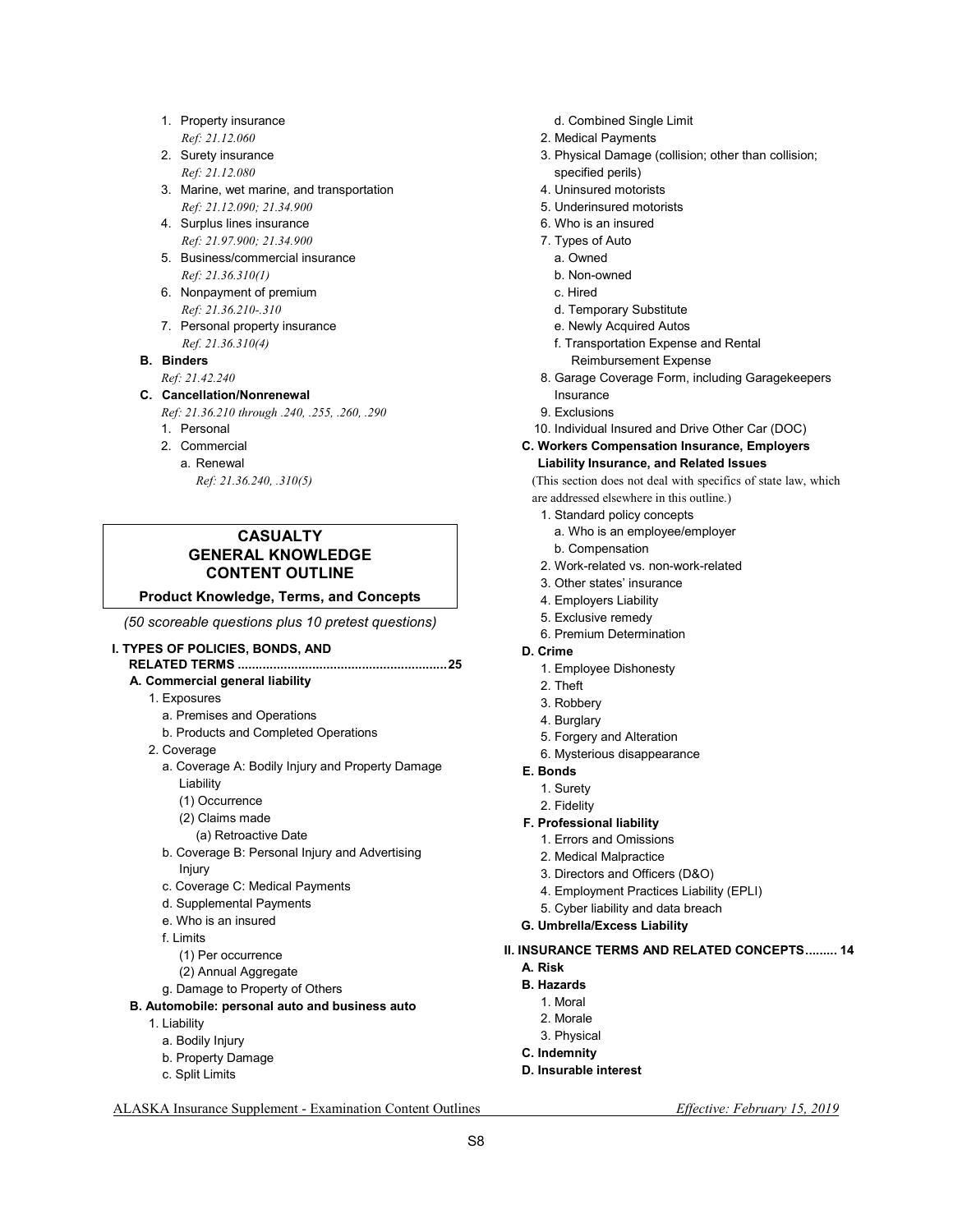| <b>E. Loss valuation</b>                     |  |
|----------------------------------------------|--|
| 1. Actual cash value                         |  |
| 2. Replacement cost                          |  |
| 3. Market value                              |  |
| 4. Stated/agreed value                       |  |
| 5. Salvage value                             |  |
| F. Negligence                                |  |
| G. Liability                                 |  |
| <b>H. Occurrence</b>                         |  |
| I. Binders                                   |  |
| J. Warranties                                |  |
| K. Representations                           |  |
| L. Concealment                               |  |
| M. Deposit Premium/Audit                     |  |
| N. Certificate of Insurance                  |  |
| O. Law of Large Numbers                      |  |
| P. Pure vs. Speculative Risk                 |  |
| Q. Endorsements                              |  |
| R. Damages                                   |  |
| 1. Compensatory                              |  |
| a. General                                   |  |
| b. Special                                   |  |
| 2. Punitive                                  |  |
| S. Compliance with provisions of Fair Credit |  |
| <b>Reporting Act</b>                         |  |
|                                              |  |
| A. Declarations                              |  |
| <b>B. Insuring agreement</b>                 |  |
| <b>C.</b> Conditions                         |  |
| <b>D. Exclusions and Limitations</b>         |  |
| <b>E. Definition of the insured</b>          |  |
| F. Duties of the insured after a loss        |  |
| G. Cancellation and nonrenewal provisions    |  |
| H. Supplementary payments                    |  |
| I. Proof of loss                             |  |
| J. Notice of claim                           |  |
| K. Arbitration                               |  |
| L. Other insurance                           |  |

- **M. Subrogation**
- **N. Loss settlement provisions including consent to settle a loss**
- **O. Terrorism Risk Insurance Act (TRIA)**

## **ALASKA SPECIFIC CASUALTY CONTENT OUTLINE State Laws, Rules, and Regulations**

 *(40 scoreable questions plus 10 pretest questions)*

- **I. ALASKA LAWS, RULES AND REGULATIONS COMMON TO LIFE, HEALTH (ACCIDENT AND HEALTH), PROPERTY, CASUALTY AND PERSONAL LINES INSURANCE ...................................................... 30 A. Director of Insurance** 
	- 1. Broad powers

 *Ref: 21.06.010; 21.06.080 through 21.06.100* 

- 2. Adoption of regulations  *Ref: 21.06.090*
- 3. Examination of records  *Ref: 21.06.120 through 21.06.160; 3AAC 23.540; 21.27.350*
- 4. Notice and hearing  *Ref: 21.06.180 through 21.06.250*
- 5. Penalties  *Ref: 21.09.160; 21.09.260; 21.27.420-440; 21.36.320; 21.97.020*

#### **B. Definitions**

- 1. Admitted (authorized) and nonadmitted companies
	- *Ref: 21.97.900*
- 2. Domestic, foreign, and alien  *Ref: 21.97.900*
- 3. Stock and mutual
	- *Ref: 21.69.700; 21.69.710*
- 4. Premiums  *Ref: 21.97.900*
- 5. Transacting insurance  *Ref: 21.97.900*
- 6. Certificate of Authority  *Ref: 21.09.010; 21.09.020; 21.09.110; 21.09.120*

#### **C. Licensing**

#### 1. License required

 *Ref: 21.27.010 through 21.27.900; 21.97.900* 

- a. Insurance producer  *Ref: 21.27.010 through 21.27.460; 21.27.530 through 21.27.570; 21.97.900*
- b. Managing general agent *Ref: 21.27.590 through 21.27.620; 21.27.010; 21.97.900*
- c. Surplus lines broker *Ref: 21.27.790 through 21.27.820; 21.27.010 through 21.27.460; 21.34.010 through 21.34.900; 21.97.900*
- d. Independent adjusters

 *Ref: 21.27.830 through 21.27.860; 21.97.900* 

- e. Firm licenses  *Ref: 21.27.140; 21.97.900*
- f. Compliance Officer (Designated Responsible Producer)
	- *Ref: 21.27.020, 21.27.900(6)*
- g. Resident  *Ref: 21.27.900*
- h. Nonresident licensees *Ref: 21.27.270*
- i. Exceptions  *Ref: 21.97.010; 21.27.010*
- j. Company appointments
- *Ref: 21.27.100, .110, .550*  k. Employment contracts
- *Ref: 21.27.215*
- 2. Maintenance of license a. Renewal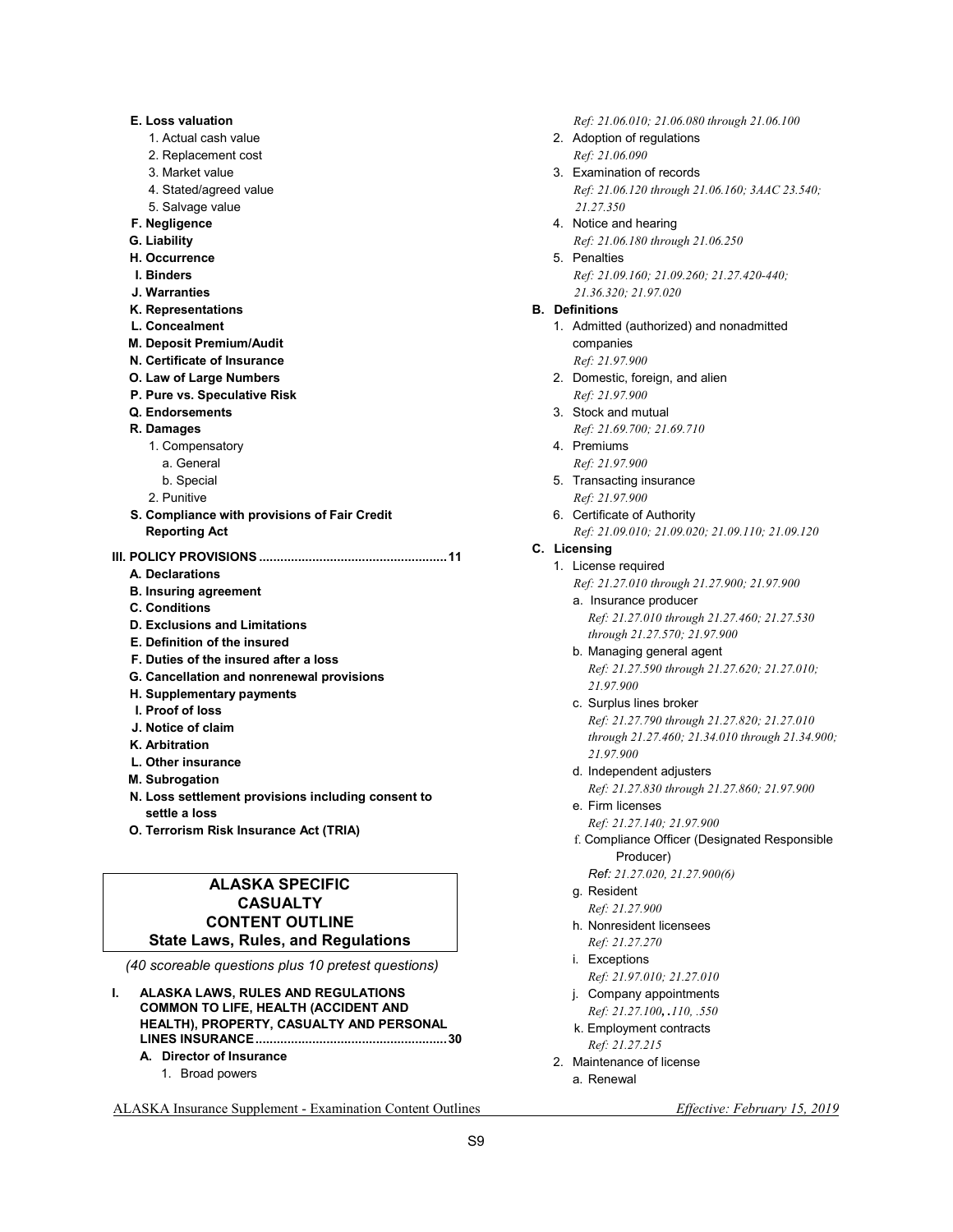*Ref: 21.27.380*  b. Denial, Nonrenewal, Suspension or Revocation *Ref: 21.27.410 through .430; 21.06.190; 25.27.244*  c. Continuing education  *Ref: 21.27.020f; 3AAC 23.100–23.208*   **D. Marketing Practices**   *Ref: 21.36*  1. Unfair practices a. Unfair claims methods and practices  *Ref: 21.36.125*  b. Rebating  *Ref: 21.36.100; 21.36.120*  c. Twisting  *Ref: 21.36.050*  d. Misrepresentation  *Ref: 21.36.030; 21.42.110*  e. Defamation  *Ref: 21.36.070*  f. Unfair discrimination  *Ref: 21.36.090, .120, .430*  g. Boycott, coercion, and intimidation  *Ref: 21.36.080, .<sup>165</sup>* 2. Premium financing  *Ref: 21.36.122; 3AAC 23.210 through .390*  3. Fiduciary responsibilities  *Ref: 21.27.360, 410; 21.36.360; 3AAC 23.500, .550, .580, .590, .600, .630, .640, .650, .690*  4. Compensation of licensees  *Ref: 21.27.370, .560; 21.09.250*  5. Required records and record retention  *Ref: 21.27.350; 21.36.060*  6. Advertising  *Ref: 21.36.040*  7. Controlled business  *Ref: 21.27.030*  8. Immunity from reporting fraudulent claims  *Ref: 21.36.390*  9. Alaska Insurance Guaranty Association  *Ref: 21.80.010 through .190*  **II. ALASKA LAWS, RULES, AND REGULATIONS PERTIENT TO CASUALTY INSURANCE ONLY .......... 10 A. Definitions**  1. Casualty insurance  *Ref: 21.12.070*  2. Surplus lines insurance  *Ref: 21.97.900; 21.34.900*  3. Business/commercial insurance  *Ref: 21.36.310(1)*  4. Nonpayment of premium *Ref: 21.36.210-.310*  5. Personal auto insurance *Ref: 21.36.310(3)*   **B. Binders** 

- *Ref: 21.42.240*
- **C. Cancellation/Nonrenewal**

 *Ref: 21.36.210 through .240, .255, .260, .290* 1. Personal 2. Commercial

- a. Renewal  *Ref: 21.36.240, .310(5)*
- **D. Civil Rule 82**   *Ref: Order 96.03; 3AAC 26.500-550*
- **E. Automobile insurance** 
	- *Ref: 28.20.640*
	- 1. Financial responsibility
		- a. Definition of financial responsibility  *Ref: 28.20.470 through .630*
		- b. Persons required to show proof  *Ref: 28.22.011 through .061*
	- 2. Provisions
		- a. Required minimum limits  *Ref: 28.20.440*
		- b. Uninsured and underinsured motorists coverage
			- *Ref: 28.20.445; 28.22.201–.231*
		- c. Rental car physical damage  *Ref: 21.96.020(f)(3)*
		- d. Named driver exclusion *Ref: 28.20.440(l)*
	- 3. Automobile assigned risk  *Ref: 21.36.250; 21.39.150*

#### **F. Workers Compensation**

- 1. Duties of employer  *Ref: 23.30.045 through .095*
- 2. General provisions  *Ref: 23.30.175, 23.30.230 through .400*
- 3. Assigned Risk Pool  *Ref: 3AAC 30.010*
- 4. Cancellation  *Ref: 23.30.030*
- 5. Longshoremen and Harbor Workers' (USL&H)  *Ref: USL&H Act Regulation plus pp. 83 through 108*

## **PERSONAL LINES GENERAL KNOWLEDGE CONTENT OUTLINE**

#### **Product Knowledge, Terms, and Concepts**

*(75 scoreable questions plus 11 pretest questions)* 

**I. TYPES OF PROPERTY POLICIES.................................... 10** 

- **A. Homeowners** 
	- $1$  HO-2 2. HO-3
	- 3. HO-4
	- 4. HO-5
	- 5. HO-6
	- 6. HO-8
- **B. Dwelling policies** 
	- 1. DP-1 2. DP-2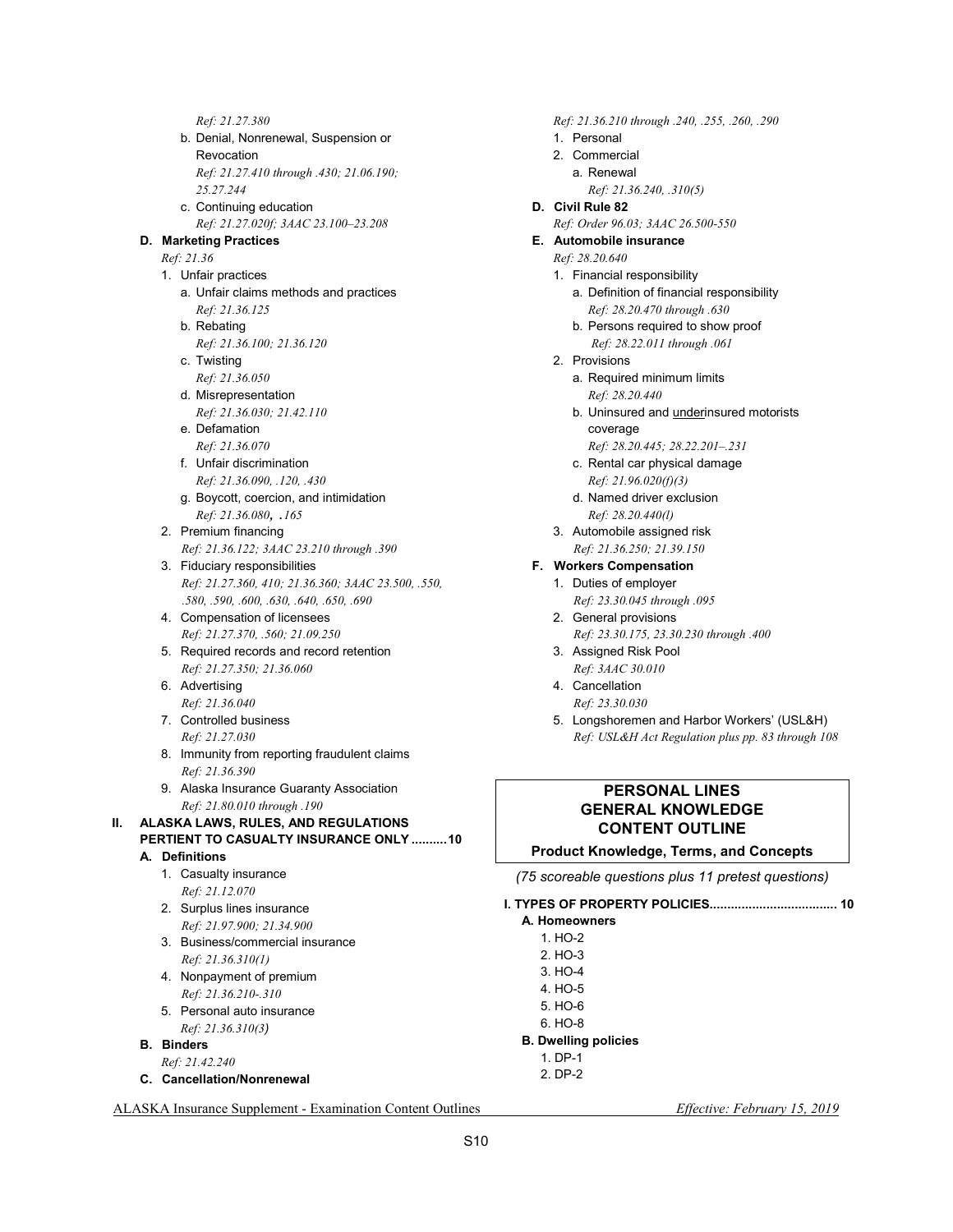3. DP-3 **C. Inland marine**  1. Personal Articles floaters **D. National Flood Insurance Program E. Others**  1. Earthquake 2. Mobile Homes 3. Watercraft 4. Windstorm **II. TYPES OF CASUALTY POLICIES ................................... 13 A. Automobile: personal auto**  1. Liability a. Bodily Injury b. Property Damage c. Split Limits d. Combined Single Limit 2. Medical Payments 3. Physical Damage (collision; other than collision; specified perils) 4. Uninsured motorists 5. Underinsured motorists 6. Who is an insured 7. Types of Auto a. Owned b. Non-owned c. Hired d. Temporary Substitute e. Newly Acquired Autos f. Transportation Expense and Rental Reimbursement Expense 8. Exclusions **B. Umbrella/Excess liability III. PROPERTY AND CASUALTY INSURANCE TERMS AND RELATED CONCEPTS ............................................ 28 A. Insurance**  1. Law of Large Numbers **B. Insurable interest C. Risk**  1. Pure vs. Speculative Risk **D. Hazard**  1. Moral 2. Morale 3. Physical **E. Peril F. Loss** 

- **K. Limits of liability**
- **L. Coinsurance/Insurance to value**
- **M. Occurrence**
- **N. Cancellation**
- **O. Nonrenewal**
- **P. Vacancy and unoccupancy**
- **Q. Liability** 
	- 1. Absolute
	- 2. Strict
	- 3. Vicarious
- **R. Negligence**
- **S. Binder**
- **T. Endorsements**
- **U. Blanket vs. Specific**
- **V. Burglary, Robbery, Theft, and Mysterious Disappearance**
- **W. Warranties**
- **X. Representations**
- **Y. Concealment**
- **Z. Deposit Premium/Audit**
- **AA. Certificate of Insurance**
- **BB. Damages** 
	- 1. Compensatory
	- a. General
	- b. Special
	- 2. Punitive
- **CC. Compliance with Provisions of Fair Credit Reporting Act**
- **IV. PROPERTY AND CASUALTY POLICY PROVISIONS** 
	- **AND CONTRACT LAW ................................................... 24**
	- **A. Declarations**
	- **B. Insuring agreement**
	- **C. Conditions D. Exclusions**
	-
	- **E. Definition of the insured**
	- **F. Duties of the insured after a loss**
	- **G. Obligations of the insurance company**
	- **H. Mortgagee rights**
	- **I. Proof of loss**
	- **J. Notice of claim**
	- **K. Appraisal**
	- **L. Other Insurance Provision**
	- **M. Subrogation**
	- **N. Elements of a contract**
	- **O. Sources of underwriting information**
	- **P. Fair Credit Reporting Act**
	- **Q. Privacy Protection (Gramm Leach Bliley)**
	- **R. Policy Application**
	- **S. Terrorism Risk Insurance Act** (**TRIA)**
	- **T. Cancellation and nonrenewal provisions**
	- **U. Supplementary payments**
	- **V. Arbitration**
	- **W. Loss settlement provisions including consent to settle a loss**

ALASKA Insurance Supplement - Examination Content Outlines *Effective: February 15, 2019* 

1. Direct 2. Indirect **G. Loss Valuation**  1. Actual cash value 2. Replacement cost 3. Market value 4. Stated value 5. Salvage value **H. Proximate cause I. Deductible J. Indemnity**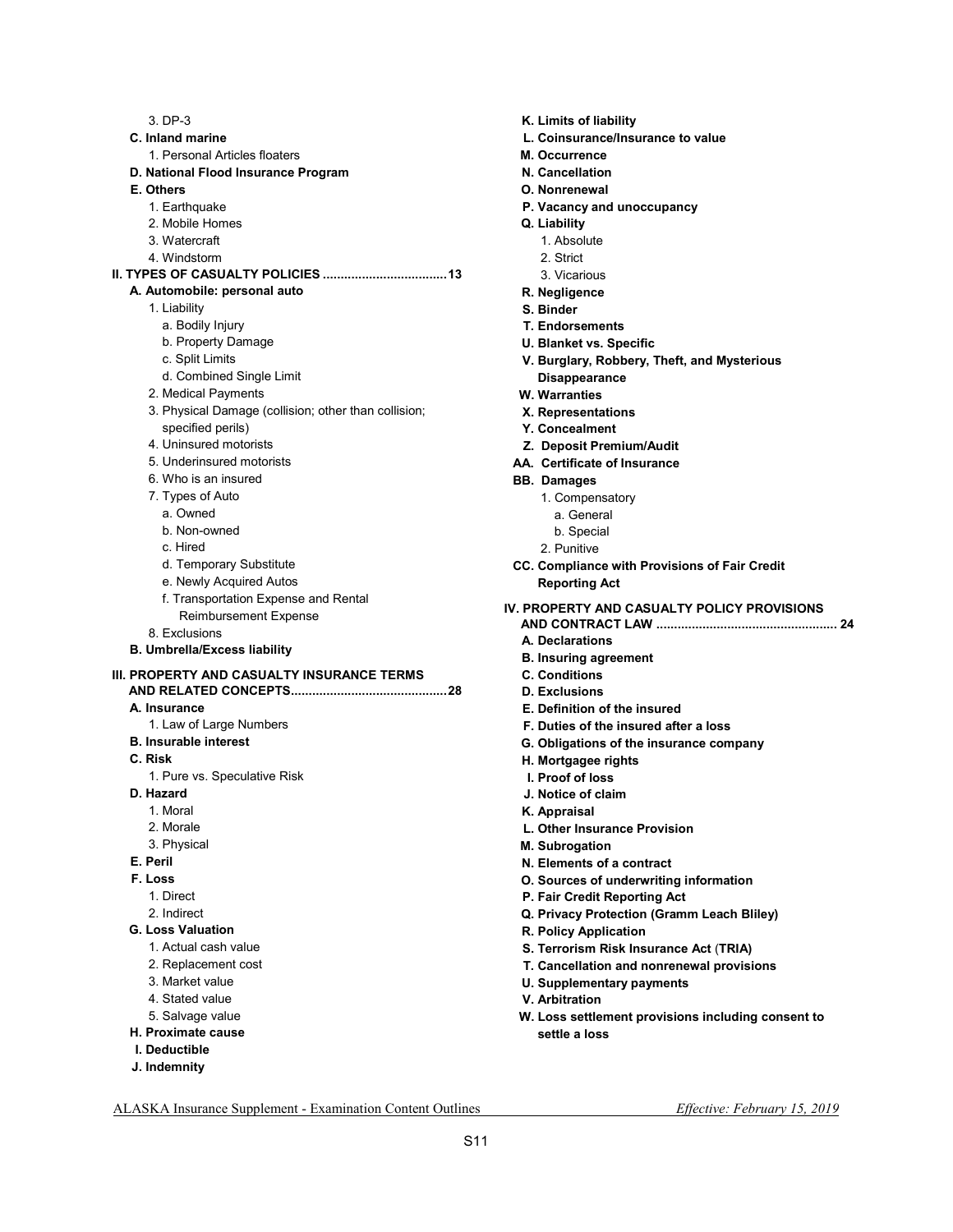## **ALASKA SPECIFIC PERSONAL LINES - PROPERTY AND CASUALTY CONTENT OUTLINE**

#### **State Law, Rules, and Regulations**

 *(49 scoreable questions plus 5 pretest questions)* 

#### **I. ALASKA LAWS, RULES AND REGULATIONS COMMON TO LIFE, HEALTH (ACCIDENT AND HEALTH), PROPERTY, CASUALTY AND PERSONAL LINES INSURANCE ...................................................... 30**

#### **A. Director of Insurance**

## 1. Broad powers

- *Ref: 21.06.010; 21.06.080 through 21.06.100*
- 2. Adoption of regulations  *Ref: 21.06.090*
- 3. Examination of records  *Ref: 21.06.120 through 21.06.160; 3AAC 23.540; 21.27.350*
- 4. Notice and hearing  *Ref: 21.06.180 through 21.06.250*
- 5. Penalties  *Ref: 21.09.160; 21.09.260; 21.27.420-440; 21.36.320; 21.97.020*

#### **B. Definitions**

 1. Admitted (authorized) and nonadmitted companies  *Ref: 21.97.900*  2. Domestic, foreign, and alien

- *Ref: 21.97.900*  3. Stock and mutual
- *Ref: 21.69.700; 21.69.710*  4. Premiums
- *Ref: 21.97.900*
- 5. Transacting insurance  *Ref: 21.97.900*
- 6. Certificate of Authority  *Ref: 21.09.010; 21.09.020; 21.09.110; 21.09.120*

## **C. Licensing**

- 1. License required  *Ref: 21.27.010 through 21.27.900; 21.97.900* 
	- a. Insurance producer  *Ref: 21.27.010 through 21.27.460, 21.27.530 through 21.27.570, 21.97.900*
	- b. Managing general agent *Ref: 21.27.590 through 21.27.620; 21.97.900*
	- c. Surplus lines broker  *Ref: 21.27.790 through 21.27.820; 21.27.010 through 21.27.460; 21.34.010 through 21.34.900; 21.97.900*
	- d. Independent adjusters  *Ref: 21.27.830 through 21.27.860; 21.97.900*
	- e. Firm licenses  *Ref: 21.27.140; 21.97.900*
	- f. Compliance Officer (Designated Responsible Producer)

*Ref: 21.27.020, 21.27.900(6)* 

- g. Resident  *Ref: 21.27.900*
- h. Nonresident licensees  *Ref: 21.27.270*
- i. Exceptions
- *Ref: 21.97.010; 21.27.010*
- j. Company appointments  *Ref: 21.27.100, .110, .550*
- k. Employment contracts *Ref: 21.27.215*
- 2. Maintenance of license
	- a. Renewal  *Ref: 21.27.380*
	- b. Denial, Nonrenewal, Suspension or Revocation *Ref: 21.27.410 through .430; 21.06.190;*
	- *25.27.244*  c. Continuing education  *Ref: 21.27.020f; 3AAC 23. 100 through .208*

## **D. Marketing Practices**

## *Ref: 21.36*

- 1. Unfair practices
	- a. Unfair claims methods and practices  *Ref: 21.36.125*
	- b. Rebating
		- *Ref: 21.36.100; 21.36.120*
	- c. Twisting  *Ref: 21.36.050*
	- d. Misrepresentation
		- *Ref: 21.36.030; 21.42.110*
	- e. Defamation  *Ref: 21.36.070*
	- f. Unfair discrimination  *Ref: 21.36.090, .120, .430*
	- g. Boycott, coercion, and intimidation  *Ref: 21.36.080, .165*
- 2. Premium financing  *Ref: 21.36.122; 3AAC 23.210 through .390*  3. Fiduciary responsibilities
	- *Ref: 21.27.360, 410; 21.36.360; 3AAC 23.500, .550, .580, .590, .600, .630, .640, .650, .690*
- 4. Compensation of licensees *Ref: 21.27.370, .560; 21.09.250*
- 5. Required records and record retention  *Ref: 21.27.350; 21.36.060*
- 6. Advertising
	- *Ref: 21.36.040*
- 7. Controlled business  *Ref: 21.27.030*
- 8. Immunity from reporting fraudulent claims  *Ref: 21.36.390*
- 9. Alaska Insurance Guaranty Association  *Ref: 21.80.010 through .190*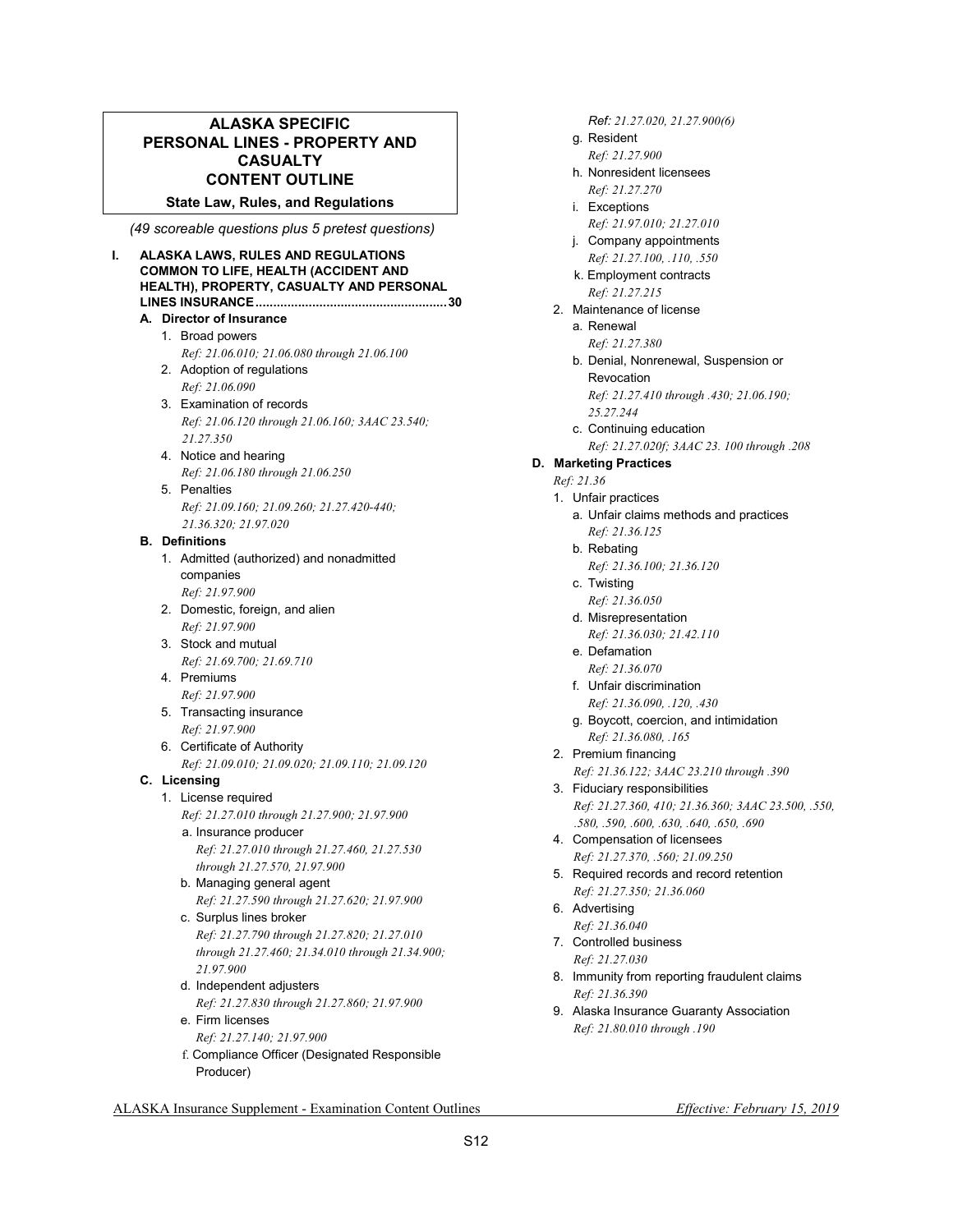| н. |    | ALASKA LAWS, RULES, AND REGULATIONS<br>PERTINENT TO PROPERTY AND CASUALTY<br>PERSONAL LINES INSURANCE ONLY 19 |  |  |
|----|----|---------------------------------------------------------------------------------------------------------------|--|--|
|    |    | A. Definitions                                                                                                |  |  |
|    |    | 1. Surety insurance                                                                                           |  |  |
|    |    | Ref: 21.12.080                                                                                                |  |  |
|    |    | 2. Surplus lines insurance                                                                                    |  |  |
|    |    | Ref: 21.97.900; 1.34.900; 3AAC 25.030                                                                         |  |  |
|    |    | 3. Marine insurance                                                                                           |  |  |
|    |    | Ref: 21.12.090                                                                                                |  |  |
|    |    | 4. Nonpayment of premium                                                                                      |  |  |
|    |    | Ref: 21.36.210-.310                                                                                           |  |  |
|    |    | 5. Personal auto insurance                                                                                    |  |  |
|    |    | 21.36.310(3)                                                                                                  |  |  |
|    |    | 6. Personal insurance                                                                                         |  |  |
|    |    | Ref: 21.36.310(4)                                                                                             |  |  |
|    | В. | <b>Binders</b>                                                                                                |  |  |
|    |    | Ref: 21.42.240                                                                                                |  |  |
|    |    | C. Renewal, nonrenewal, and cancellation                                                                      |  |  |
|    |    | Ref: 21.36.210 through .240, .255, .260, .290, .310(5)                                                        |  |  |
|    |    | D. Civil Rule 82                                                                                              |  |  |
|    |    | Ref: Order 96.03; 3AAC 26.500-550                                                                             |  |  |
|    |    | E. Automobile insurance                                                                                       |  |  |
|    |    | Ref: 28.20.640                                                                                                |  |  |
|    |    | 1. Financial responsibility                                                                                   |  |  |
|    |    | a. Definition of financial responsibility                                                                     |  |  |
|    |    | Ref: 28.20.470-.630                                                                                           |  |  |
|    |    | b. Persons required to show proof                                                                             |  |  |
|    |    | Ref: 28.22.011-.061                                                                                           |  |  |
|    |    | 2. Provisions                                                                                                 |  |  |
|    |    | a. Required minimum limits                                                                                    |  |  |
|    |    | Ref: 28.20.440                                                                                                |  |  |
|    |    | b. Uninsured and underinsured motorists                                                                       |  |  |
|    |    | coverage                                                                                                      |  |  |
|    |    | Ref: 28.20.445                                                                                                |  |  |
|    |    | c. Rental car physical damage                                                                                 |  |  |
|    |    | Ref: 21.89.020 (f) (3)                                                                                        |  |  |
|    |    | d. Named driver exclusion                                                                                     |  |  |
|    |    | Ref: 28.20.440(l)                                                                                             |  |  |

- 3. Automobile assigned risk
- *Ref: 21.36.250; 21.39.150*

## **ALASKA SPECIFIC BAIL BONDS CONTENT OUTLINE**

#### *(50 scoreable questions)*

- **I. ALASKA LAWS, RULES, AND REGULATIONS COMMON TO LIFE, HEALTH (ACCIDENT & HEALTH), PROPERTY, CASUALTY AND PERSONAL LINES INSURANCE ......................... 12 A. Director of Insurance** 
	- 1. Broad powers  *Ref: 21.06.010; 21.06.080 through 21.06.100*
	- 2. Adoption of regulations  *Ref: 21.06.090; 21.06.250*
- 3. Examination of records  *Ref: 21.06.120 through 21.06.160; 3AAC 23.540; 21.27.350*
- 4. Notice of hearing  *Ref: 21.06.180 through 21.06.250*
- 5. Penalties  *Ref: 21.09.160; 21.09.260; 21.27.420-.440; 21.36.320; 21.97.020*
- **B. Definitions** 
	- 1. Admitted (authorized) and nonadmitted companies
	- *Ref: 21.97.900; 21.34.900*  2. Domestic, foreign, and alien  *Ref: 21.97.900*
	- 3. Premiums
		- *Ref: 21.97.900; 21.27.360*
	- 4. Transacting insurance premiums  *Ref: 21.97.900*
	- 5. Certificate of Authority  *Ref: 21.09.010; 21.09.020; 21.09.110; 21.09.120*
- **C. Licensing** 
	- 1. License required  *Ref: 21.27.010 through 21.27.900* 
		- a. Insurance producer  *Ref: 21.27.530 through 21.27.570; 21.27.010 through 21.27.460*
	- 2. Maintenance of license
		- a. Renewal  *Ref: 21.27.330, .380*
		- b. Denial, nonrenewal, suspension, or revocation
			- *Ref: 21.27.410 through .430; 21.06.190*
	- 3. Requirements of Licensee  *Ref: 21.27.330, .340*

## **D. Marketing Practices**

- *Ref: Chapter 36* 
	- 1. Unfair practices
		- a. Unfair claims methods and practices  *Ref: 21.36.125*
		- b. Rebating
		- *Ref: 21.36.120*
		- c. Twisting  *Ref: 21.36.050*
		- d. Misrepresentation
		- *Ref: 21.36.030; 21.42.110*  e. Defamation
		- *Ref: 21.36.070*
		- f. Unfair discrimination  *Ref: 21.36.090; 21.36.120*
		- g. Boycott, coercion, and intimidation  *Ref: 21.36.080, .165*
	- 2. Premium financing *Ref: 21.36.122; 3 AAC 23.210 through .390*
	- 3. Fiduciary responsibilities  *Ref: 21.27.360; 21.27.410; 21.36.360; 3AAC 23.520, .530, .590, .600*
	- 4. Compensation of licenses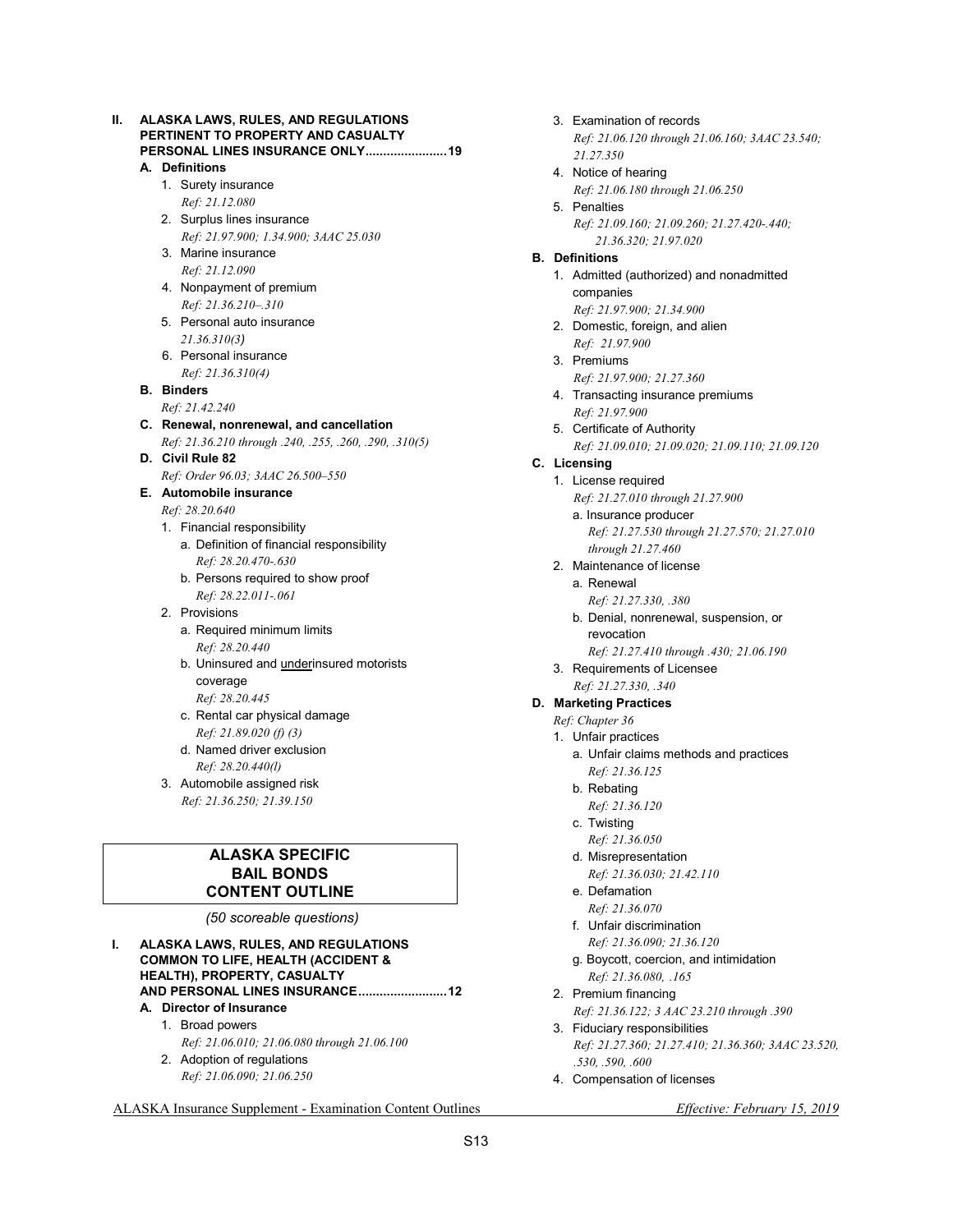*Ref: 21.27.370; 21.09.250; 3 AAC 23.900*  5. Records required and record retention  *Ref: 21.27.350; 21.36.060* 

- 6. Advertising  *Ref: 21.36.040*
- 7. Controlled business  *Ref: 21.27.030*
- 8. Immunity from reporting fraudulent claims  *Ref: 21.36.365, .390*
- 9. Alaska Insurance Guaranty Association  *Ref: 21.80.010 through .190*

#### **II. ALASKA LAWS, RULES, AND REGULATIONS PERTINENT TO BAIL BONDS...................................... 38**

- **A. Bail bond limited producer license required**
- *Ref: 3AAC 23.750; 21.27.010*   **B. Premium only charge permitted**   *Ref: 3AAC 23.760*
- **C. Written notice of bail bond transaction**   *Ref: 3AAC 23.770*
- **D. Records**   *Ref: 3AAC 23.780; 21.27.350*
- **E. Prohibited bail bond activities**   *Ref: 3AAC 23.790; 21.27.330*
- **F. Collateral; fiduciary relations**   *Ref: 3AAC 23.800*
- **G. Collateral; custody**   *Ref: 3AAC 23.810*
- **H. Receipt for collateral**   *Ref: 3AAC 23.820*
- **I. Return of collateral**   *Ref: 3AAC 23.830*
- **J. Forfeitures**   *Ref: 3AAC 23.840, .859*
- **K. Unclaimed collateral or excess collateral on forfeitures**
- *Ref: 3AAC 23.850*   **L. Definitions**
- *Ref: 3AAC 23.859*  **M. Rating** 
	- *Ref: 21.27.360; 21.39.010-.040; 21.97.900*

## **ALASKA SPECIFIC SURPLUS LINES BROKER CONTENT OUTLINE**

- *(50 scoreable questions)*  **I. ALASKA LAWS, RULES, AND REGULATIONS COMMON TO ALL LINES OF INSURANCE** 
	- **A. Director of Insurance** 
		- 1. Broad powers  *Ref: 21.06.010; 21.06.080 through 21.06.100*
		- 2. Adoption of regulations  *Ref: 21.06.090; 21.06.250*
		- 3. Examination of records  *Ref: 21.06.120 through 21.06.160; 3AAC 23.540; 21.27.350*
- 4. Notice of hearing
- *Ref: 21.06.180 through 21.06.250*  5. Penalties
	- *Ref: 21.09.160; 21.09.260; 21.27.420-.440; 21.36.320; 21.97.020*

## **B. Definitions**

- 1. Admitted (authorized) and nonadmitted companies
	- *Ref: 21.97.900; 21.34.900*
- 2. Domestic, foreign, and alien  *Ref: 21.97.900*
- 3. Stock and mutual  *Ref: 21.69.700; 21.69.710*
- 4. Premiums
- *Ref: 21.97.900; 21.27.360*
- 5. Transacting insurance  *Ref: 21.97.900*
- 6. Certificate of Authority  *Ref: 21.09.010; 21.09.020; 21.09.110; 21.09.120*
- **C. Licensing** 
	- 1. License requirements
		- *Ref: 21.27.010 through 21.27.900*
		- a. Insurance producer  *Ref: 21.27.530 through 21.27.570; 21.27.010 through 21.27.460*
		- b. Surplus lines broker *Ref: 21.27.790-820*
	- 2. Maintenance of license
		- a. Renewal
			- *Ref: 21.27.330, .380*
		- b. Denial, nonrenewal, suspension, or revocation
			- *Ref: 21.27.410 through .430; 21.06.190*
	- 3. Requirements of Licensee  *Ref: 21.27.330, .340*

## **D. Marketing Practices**

- *Ref: Chapter 36*
- 1. Unfair practices
	- a. Unfair claims methods and practices  *Ref: 21.36.125*
	- b. Rebating
	- *Ref: 21.36.120*
	- c. Twisting  *Ref: 21.36.050*
	- d. Misrepresentation
		- *Ref: 21.36.030; 21.42.110*
	- e. Defamation  *Ref: 21.36.070*
	- f. Unfair discrimination  *Ref: 21.36.090; 21.36.120*
	- g. Boycott, coercion, and intimidation  *Ref: 21.36.080, .165*
- 2. Premium financing *Ref: 21.36.122; 3 AAC 23.210 through .390*
- 3. Fiduciary responsibilities  *Ref: 21.27.360; 21.27.410; 21.36.360; 3AAC 23.520, .530, .590, .600*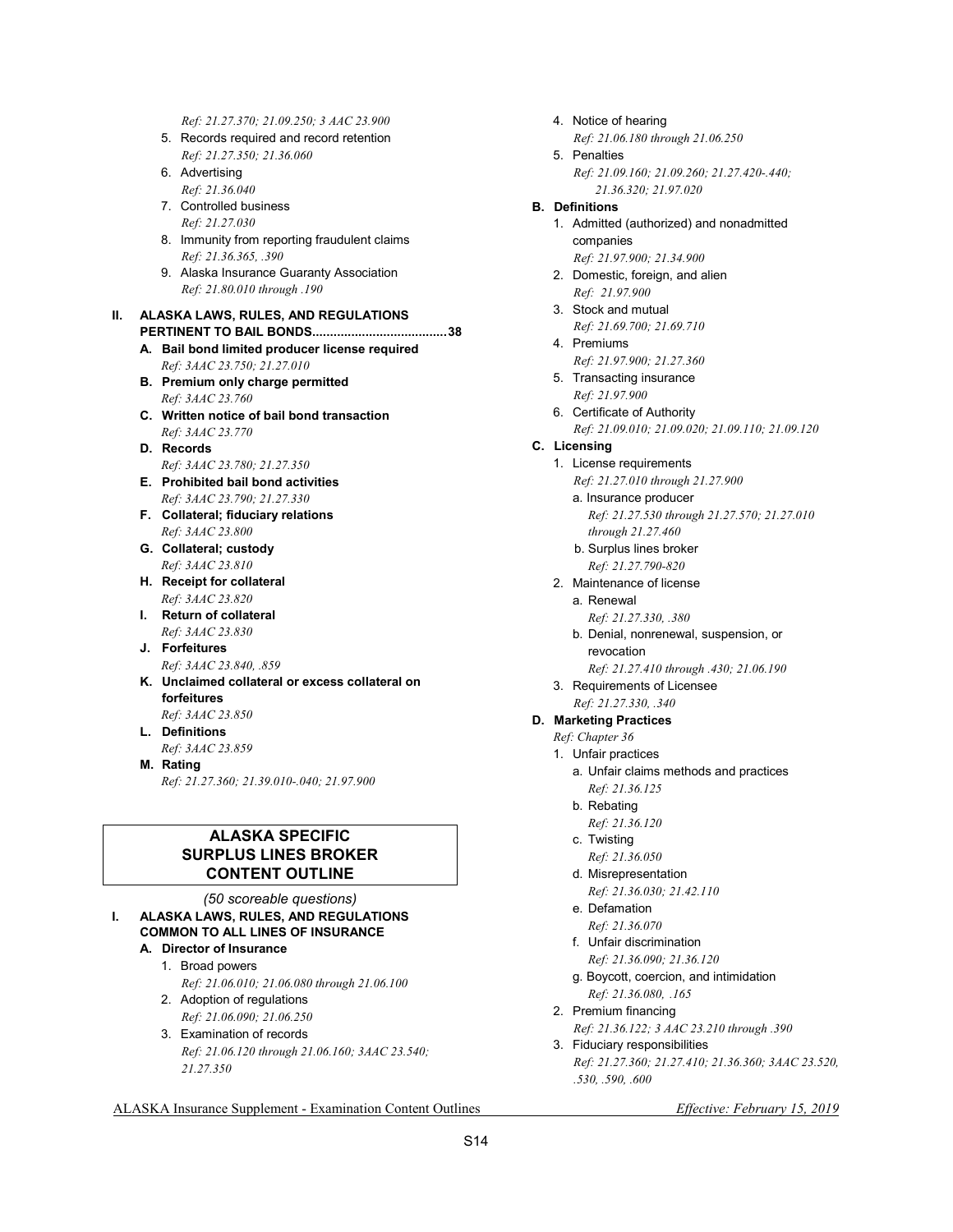- 4. Compensation of licenses  *Ref: 21.27.370; 21.09.250; 3 AAC 23.900*
- 5. Records required and record retention  *Ref: 21.27.350; 21.36.060*
- 6. Advertising  *Ref: 21.36.040*
- 7. Immunity from reporting fraudulent claims  *Ref: 21.36.365, .390*
- 8. Alaska Insurance Guaranty Association  *Ref: 21.80.010 through .190*

## **II. ALASKA LAWS, RULES, AND REGULATIONS PERTAINING TO SURPLUS LINES**

- *Ref: 21.34.010-.900*
- **A. Purpose Regulation of surplus lines insurance**  *Ref: 21.34.010*
- **B. Placement of surplus lines insurance**   *Ref: 21.34.020 through .030; 3 AAC 25.010, 035*
- **C. Requirements Eligible surplus lines insurers**   *Ref: 21.34.040 through 21.34.060*
- **D. Listing Eligible surplus lines insurers**   *Ref: 21.34.050*
- **E. Declaration of ineligibility Surplus lines insurers**   *Ref: 21.34.070*
- **F. Confidential written report, duty to file**   *Ref: 21.34.080(a)*
- **G. Surplus lines association**   *Ref: 21.34.090*
- **H. Evidence of insurance, required stamped notice**   *Ref: 21.34.100; 3 AAC 25.050, 060*
- **I. Surplus lines broker's notice to insured**   *Ref: 21.34.110*
- **J. Validity of surplus lines contracts**   *Ref: 21.34.120*
- **K. Premium payments received by a surplus lines broker**

 *Ref: 21.34.130* 

- **L. Origination of surplus lines insurance**   *Ref: 21.34.150*
- **M. Quarterly report and penalties**   *Ref: 21.34.170; 3AAC25.100, 105*
- **N. Surplus lines premium tax, filing fee, and penalties**
- *Ref: 21.34.180 through .200; 3AAC 21.560, 570*   **O. Service of process - Action against a surplus lines insurer**
- *Ref: 21.34.220*   **P. Definitions**
- *Ref: 21.34.900, 21.97.900*
- **Q. Surplus lines broker qualifications**   *Ref: 21.27.790; 21.27.140*
- **R. Surplus lines broker records**   *Ref: 21.27.810, AS 21.27.350*
- **S. Denial, nonrenewal, suspension, or revocation of Surplus lines brokers license**   *Ref: 21.27.820, AS 21.27.440*
- **T. Notice of Nonrenewal and Premium Increase**  *Ref: 21.34.100, 3AAC 25.050*

## **ALASKA SPECIFIC MANAGING GENERAL AGENT CONTENT OUTLINE**

#### *(40 scoreable questions)*

## **I. ALASKA LAWS, RULES AND REGULATIONS COMMON TO ALL LINES**

- **A. Insurance Director** 
	- 1. Broad powers
	- *Ref: 21.06.010; 21.06.080 through 21.06.100*  2. Adoption of regulations
	- *Ref: 21.06.090*  3. Examination of records
	- *Ref: 21.06.120 through 21.06.160; 3AAC 23.540; 21.27.350*
	- 4. Notice and hearing  *Ref: 21.06.180 through 21.06.250*
	- 5. Penalties  *Ref: 21.09.160; 21.09.260; 21.27.420-440; 21.36.320; 21.97.020*

## **B. Definitions**

- 1. Admitted (authorized) and nonadmitted companies
	- *Ref: 21.97.900*
- 2. Domestic, foreign, and alien  *Ref: 21.97.900*
- 3. Stock and mutual
- *Ref: 21.69.700; 21.69.710*
- 4. Premiums  *Ref: 21.97.900*
- 5. Transacting insurance  *Ref: 21.97.900*
- 6. Certificate of Authority
	- *Ref: 21.09.010; 21.09.020; 21.09.110; 21.09.120*

## **C. Licensing**

1. License required

 *Ref: 21.27.010 through 21.27.900; 21.97.900*  a. Insurance producer

 *Ref: 21.27.010 through 21.27.460; 21.27.530 through 21.27.570; 21.97.900* 

- b. Managing general agent *Ref: 21.27.590 through 21.27.620; 21.27.010; 21.97.900*
- c. Surplus lines broker *Ref: 21.27.790 through 21.27.820; 21.27.010 through 21.27.460; 21.34.010 through 21.34.900; 21.97.900*
- d. Independent adjusters  *Ref: 21.27.830 through 21.27.860; 21.97.900*
- e. Firm licenses
- *Ref: 21.27.140; 21.97.900*  f. Compliance Officer (Designated Responsible
- Producer)
	- *Ref: 21.27.020, 21.27.900(6)*
- g. Resident  *Ref: 21.27.900*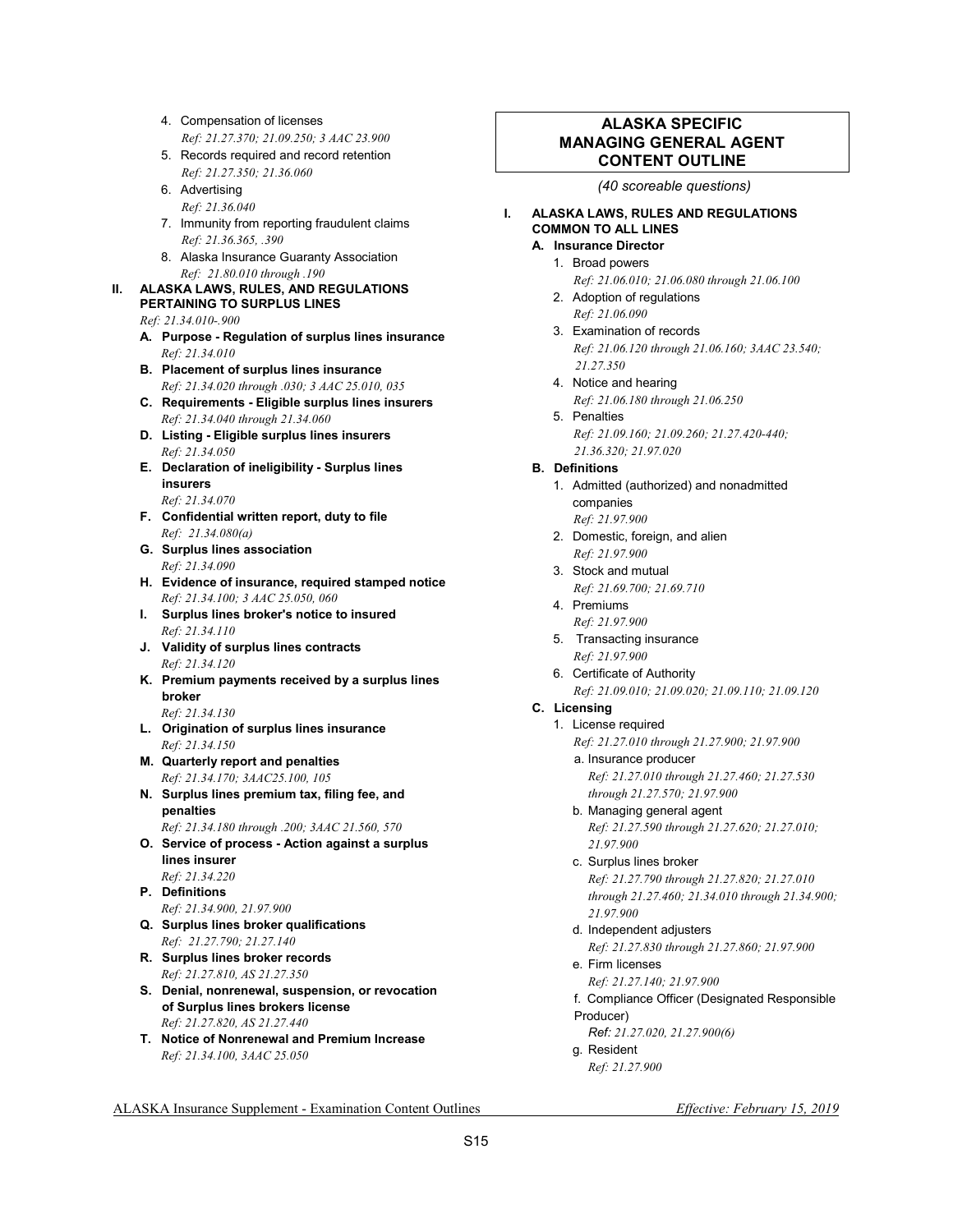*Ref: 21.27.270*  i. Exceptions  *Ref: 21.97.010; 21.27.010*  j. Company appointments  *Ref: 21.27.100, .110, .550*  k. Employment contracts *Ref: 21.27.215*  2. Maintenance of license a. Renewal  *Ref: 21.27.380*  b. Denial, Nonrenewal, Suspension or Revocation  *Ref: 21.27.410 through .430; 21.06.190*  c. Continuing education  *Ref: 21.27.020f; 3AAC 23.100–23.208*   **D. Marketing Practices**   *Ref: 21.36*  1. Unfair practices a. Unfair claims methods and practices  *Ref: 21.36.125*  b. Rebating  *Ref: 21.36.100; 21.36.120*  c. Twisting  *Ref: 21.36.050*  d. Misrepresentation  *Ref: 21.36.030; 21.42.110*  e. Defamation  *Ref: 21.36.070*  f. Unfair discrimination  *Ref: 21.36.090, .120, .430*  g. Boycott, coercion, and intimidation  *Ref: 21.36.080, .<sup>165</sup>* 2. Premium financing  *Ref: 21.36.122; 3AAC 23.210 through .390*  3. Fiduciary responsibilities  *Ref: 21.27.360, 410; 21.36.360; 3AAC 23.500, .550, .580, .590, .600, .630, .640, .650, .690*  4. Compensation of licensees  *Ref: 21.27.370, .560; 21.09.250*  5. Required records and record retention  *Ref: 21.27.350; 21.36.060*  6. Advertising  *Ref: 21.36.040*  7. Controlled business  *Ref: 21.27.030*  8. Immunity from reporting fraudulent claims  *Ref: 21.36.390*  9. Alaska Insurance Guaranty Association  *Ref: 21.80.010 through .190*  **II. ALASKA LAWS, RULES, AND REGULATIONS PERTAINING TO MANAGING GENERAL AGENTS**   *Ref: 21.27.010-.900*   **A. MGA qualifications** 

h. Nonresident licensees

- *Ref: 21.27.020, 21.27.590*
- **B. Appointment of an MGA**

 *Ref: 21.27.100* 

- **C. Authority of MGA**   *Ref: 21.27.610*
- **D. Operating requirements for MGA**   *Ref: 21.27.620*

## **ALASKA SPECIFIC REINSURANCE INTERMEDIARY BROKER CONTENT OUTLINE**

 *(16 scoreable questions)* 

**I. ALASKA LAWS, RULES, AND REGULATIONS PERTAINING TO REINSURANCE INTERMEDIARY BROKERS** 

 *Ref: 21.27.010-.900* 

- **A. RIB qualifications**   *Ref: 21.27.020, 21.27.670*
- **B. Operating requirements for RIB**   *Ref: 21.27.690*
- **C. RIB records**   *Ref: 21.27.700*

## **ALASKA SPECIFIC REINSURANCE INTERMEDIARY MANAGER CONTENT OUTLINE**

 *(20 scoreable questions)* 

#### **I. ALASKA LAWS, RULES, AND REGULATIONS PERTAINING TO REINSURANCE INTERMEDIARY MANAGERS**

 *Ref: 21.27.010-.900* 

- **A. RIM qualifications**   *Ref: 21.27.020; 21.27.730*
- **B. Appointment of an RIM**   *Ref: 21.27.100*
- **C. Operating requirements for RIM**   *Ref: 21.27.750*

### **ALASKA SPECIFIC ADJUSTER CONTENT OUTLINE**

 *(80 scoreable questions)* 

**I. GENERAL INSURANCE TERMS AND CONCEPTS .... 18 A. Definition and application of common insurance terms** 

> *Ref: A.I.C. text 34 & 36; Merritt's Glossary of Insurance Terms, 4th Ed., Black's Law Dictionary, 5th Edition; Also, commonly found in most insurance claims*

- *references and texts*
- 1. Loss payee
- 2. Named insured
- 3. Claim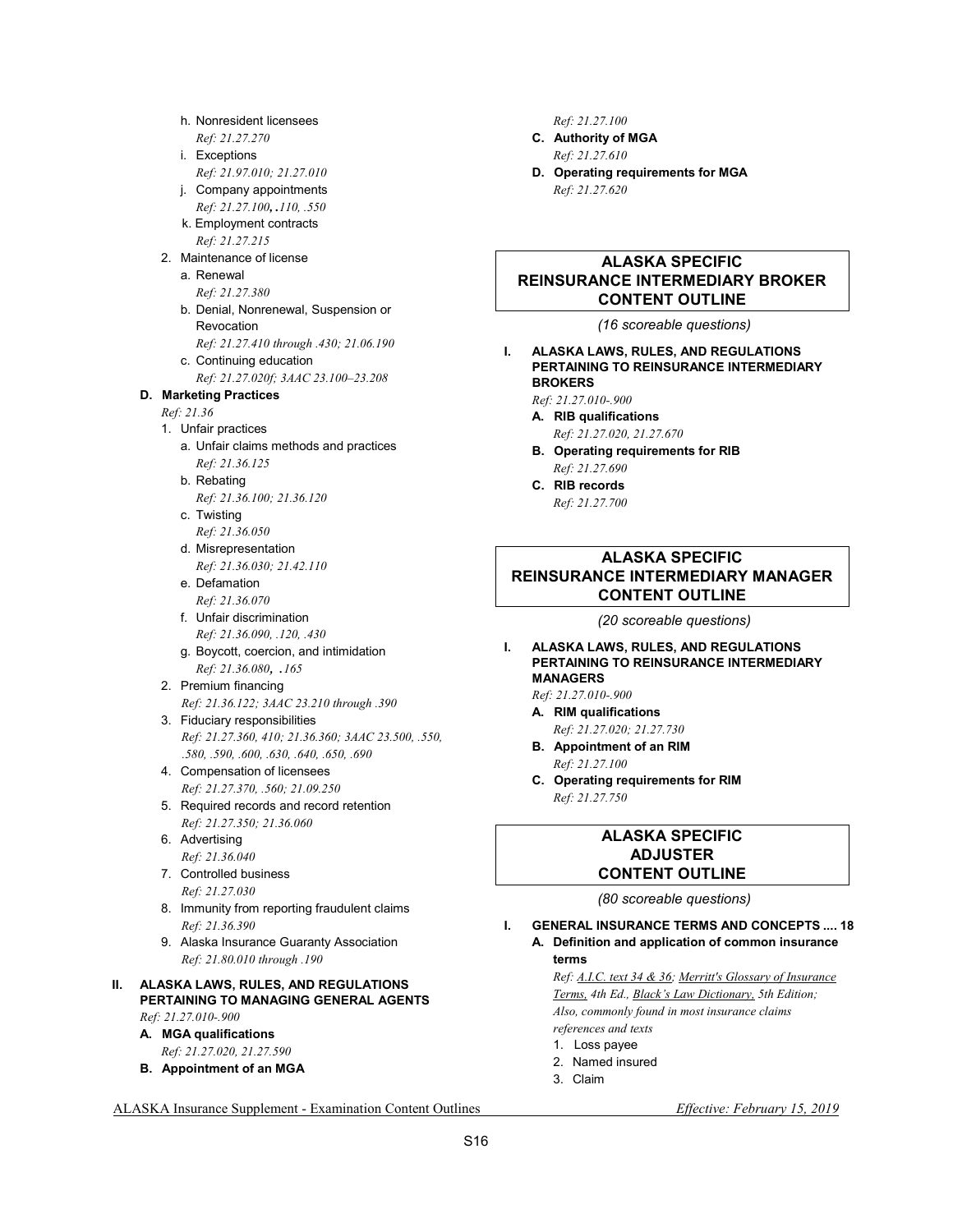- 4. Claimant
- 5. Tortfeasor
- 6. Tort
- 7. Estoppel
- 8. Waiver
- 9. Reservation of rights
- 10. Others
- 11. Guarantor
- 12. Proximate cause
- 13. Insurable interest
- 14. Coinsurance
- 15. Binder
- 16. Negligence
- **B. Fiduciary relationship between the insured, the adjuster and the insurer**

 *Ref: Adjustment of Property Loss, 4th Ed., Thomas & Reed* 

**C. Valuation of settlements** 

 *Ref: Property and Liability Insurance Principals (INS 21 & 22), 3rd Ed., by The Insurance Institute of America, and also commonly found in most insurance claims references and texts* 

- 1. Definition and application of terms
	- a. Indemnification
	- b. Subrogation
	- c. Actual Cash Value
	- d. Replacement Cost Value
	- e. Pair and Set Clause
	- f. Broad Form vs. Named Peril
	- g. The function of loss reserves

#### **D. Liability Claims**

 *Ref: Property and Liability Insurance Principals (INS 21 & 22), 3rd Ed., by The Insurance Institute of America, and also commonly found in most insurance claims references and texts* 

- 1. Comparative negligence
- 2. Special damages
- 3. General damages
- 4. Punitive damages
- **E. The necessary elements of a properly executed reservation of rights or non-waiver agreement**   *Ref: Liability Claim and Concepts Practices, Prahl and Utrata, also commonly found in most insurance claims references and texts*

#### **II. ALASKA LAWS, RULES, AND REGULATIONS PERTAINING TO ADJUSTERS .................................... 21**

*Ref: AS 21.36.020; AS 21.36.125; AS 21.36.128; AS 21.36.150; AS 21.36.21; AS 21.36.360; AS 21.36.355; AS 21.36.390* 

- **A. Alaska Unfair Claims Settlement Acts or Practices Regulations** 
	- 1. Purpose, Scope, and Standards  *Ref: Order 89-1 & 3 ACC.26.010*
	- 2. Application to claims handling and definition of terms  *Ref: 3 AAC.26.010 through 300*
- **B. Required Statutory and Regulatory Method of Payment of Claims**
- **C. Statutory Retention of Claim Records**   *Ref: AS 21.27.350(c)*
- **D. Statutorily required minimum liability limits for automobile insurance**   *Ref: AS 21.89.030; AS 21.89.020;AS 28.22.101 (d)*
- **III. TYPES OF INSURANCE POLICIES AND COVERAGES4 ............................................................ 41**

## **A. Personal or Family auto policy**

 *Ref: Liability Claim and Concepts Practices, Prahl and Utrata, and the Family Auto Policy Form* 

- 1. Elements
- 2. Coverage applications
- 3. Duty to defend
- **B. Standard Exclusions of the Commercial Auto Liability Policy**

 *Ref: ISO Commercial Auto Policy, or; FC&S Bulletin Casualty & Surety, Auto, published by National Underwriter Co.* 

- **C. Coverages of the Homeowner's Policy**   *Ref: Property and Liability Insurance Principals (INS 22), 3rd Ed., Insurance Institute of America and commonly found in most insurance claims references and texts.*
- **D. Coverages, terms, standard exclusions and concepts contained in the Commercial General Liability Policy (CGL) forms**

 *Ref: 1990 Insurance Services Offices concepts CGL coverage form; or, FC&S Bulletin Casualty & Surety, Auto, published by National Underwriter Co.* 

#### **E. Coverage applicability**

 *Ref: Pictorial/V-Marc, "General Liability Coverage" and "Legal Concepts and Doctrines"; Black's Law Dictionary, 5th Ed., also commonly found in most insurance claims references and texts* 

- 1. Examples of professional liability risk
- 2. Common reasons for policy rescission
- 3. Legal terms describing the role of geographical location in determining applicable jurisdiction of tort law
- 4. Elements of negligence

## **F. Workers' Compensation**

- *Ref: The Alaska Workers' Compensation Act AS 23.30*
- 1. Standard policy concepts
- 2. Coverages
- 3. Claims procedures
- **G. Common exclusions of an Inland Marine Policy and a Boiler and Machinery Policy**

*Ref: Boiler & Machinery policy; Inland Marine policy, IS*O.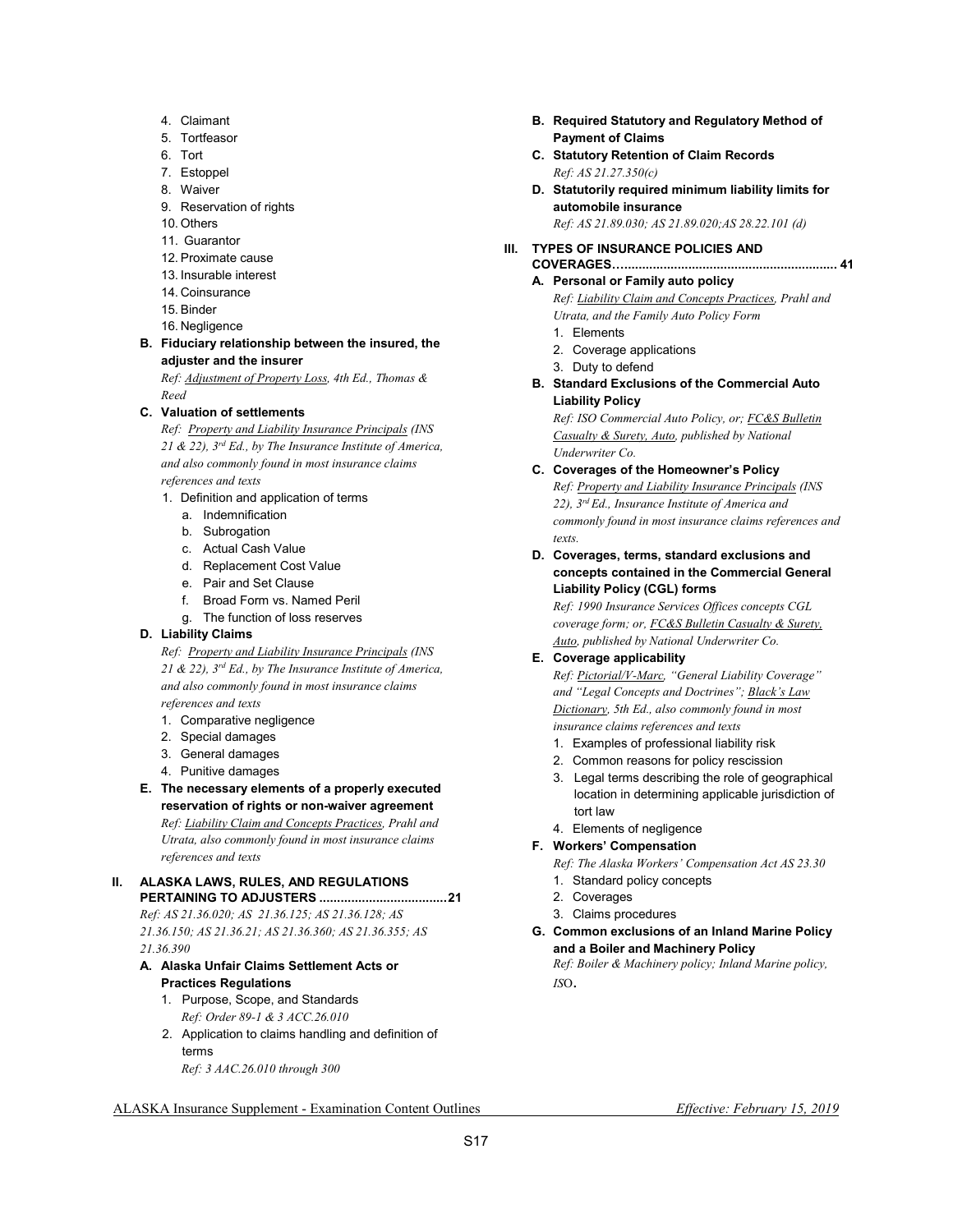## **ALASKA SPECIFIC TITLE CONTENT OUTLINE**

#### *(50 scoreable questions)*

#### **I. ALASKA INSURANCE LAWS AND REGULATIONS ... 8 A. Insurance Director**

- 1. Authority and powers
- *Ref: 21.06.010; 21.06.080 through 21.06.250*  2. Penalties
	- *Ref: 21.09.260; 21.27.420-.440; 21.36.320; 21.97.020*

#### **B. Insurance Definitions**

1. Certificate of Authority

 *Ref: 21.97.010; 21.09.020; 21.09.110; 21.09.120* 

## **C. Licensing**

- 1. License requirement  *Ref: 21.27.010 through 21.27.900; 21.97.900*
- 2. Title insurance limited producer *Ref: 21.27.530 through 21.27.570; 21.27. 010 through 21.27.460*
- 3. Maintenance of license  *Ref: 21.27.330; .380*
- 4. Denial, nonrenewal, suspension, or revocation  *Ref: 21.27.410 through .430; 21.06.190*
- 5. Compensation *Ref: 21.27.370*

#### **D. Standards and prohibited practices**

- *Ref: Chapter 36*
- 1. Rebating  *Ref: 21.36.100; 21.36.120*
- 2. Misrepresentation  *Ref: 21.36.030; 21.42.110*
- 3. Coercion *Ref: 21.36.080*
- 4. Misappropriation  *Ref: 21.36.360*

## **II. TITLE INSURANCE POLICIES ..................................... 12**

 *Ref: 21.66.480; 2006 ALTA policy forms* 

- **A. Definitions**
- **B. Types**
- **C. Coverages**
- **D. Exclusions and exceptions**
- **E. Use of forms**
- **F. Endorsements**

#### **III. REAL PROPERTY, TRANSFER, RIGHTS, RESTRICTIONS ............................................................ 15**

 *Ref: 09.45.940; 26.332-.358; 29.46.010-.140;34. 15.010-.150; 40.17.120; and Common Law* 

- **A. Ownership, types of** (fee simple, fee simple defeasible, tenancy in common, tenancy by the entireties, life estate, leasehold, easements)
- **B. Definition of real property**
- **C. Legal descriptions**

#### **D. Transfer/conveyance or encumbrance of property**

- 1. Types of deeds (quitclaim, lease/memorandum of lease, warranty)
- 2. Validity of deeds
- 3. Transfer of property
- 
- 4. Types of voluntary liens
- **E. Rights and interests** 
	- 1. Easements
	- 2. Liens
	- 3. Encroachments
	- 4. Encumbrances
	- 5. UCC financing statements
	- 6. Covenants, conditions & restrictions (CC&R)
	- 7. Power of attorney
	- 8. Lis pendens

#### **IV. TITLE INSURANCE TERMS AND PRACTICES ........... 15**

 *Ref: 21.66.480; 34.15.010; 40.17.110; 40.17.080;* 

 *2006 ALTA Policy Forms* 

- **A. Rates**
- **B. Escrow**
- **C. Preliminary commitment**
- **D. Trustor**
- **E. Simultaneous issue**
- **F. Recording**
- **G. Claims**
- **H. Defects in title**
- **I. Survey**
- **J. Chain of title**
- **K. Closing letters**
- **L. Fiduciary responsibility**

## **ALASKA SPECIFIC CREDIT CONTENT OUTLINE**

#### *(50 scoreable questions)*

- **INSURANCE TERMS AND CONCEPTS ...................... 5 A. Insurance** 
	- **B. Insurable interest**
	- **C. Actual cash value**
	- **D. Indemnity**
	- **E. Indebtedness**
	- **F. Loan to Value**

#### **II. CREDIT INSURANCE .................................................. 15**

- **A. Types of Credit Insurance**
	- 1. Consumer credit insurance  *Ref. 21.48.060, 21.57.160, 3 AAC 28.352* 
		- a. Credit life
		- b. Credit disability
		- c. Credit unemployment
	- 2. Other forms of credit insurance
		- a. Credit property
		- b. Mortgage life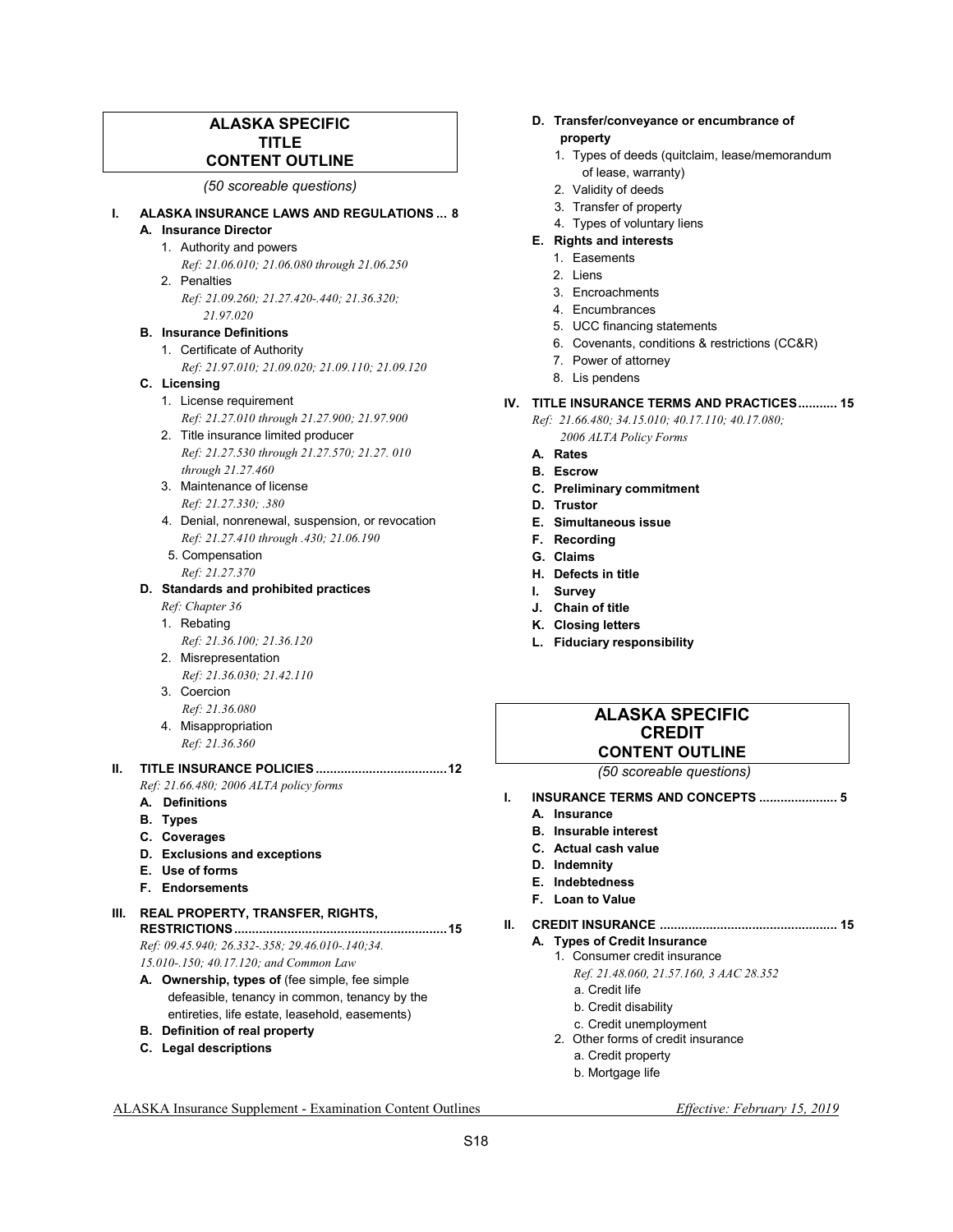|    |    |    | c. Mortgage guaranty                           |  |
|----|----|----|------------------------------------------------|--|
|    |    |    | Ref: 21.12.110                                 |  |
|    |    |    | d. Guaranteed asset protection (GAP)           |  |
|    |    |    | insurance                                      |  |
|    | В. |    | <b>Consumer Credit Insurance</b>               |  |
|    |    |    | 1. Definitions                                 |  |
|    |    |    | Ref. 21.57.160                                 |  |
|    |    |    | a. Creditor                                    |  |
|    |    |    | b. Debtor                                      |  |
|    |    |    | c. Credit transaction                          |  |
|    |    |    | d. Net debt                                    |  |
|    |    |    | e. Open-end consumer credit                    |  |
|    |    |    | 2. Rates                                       |  |
|    |    |    | Ref: 3 AAC 28.350                              |  |
|    |    |    | 3. Requirements                                |  |
|    |    |    | Ref: 21.48.060, 21.57.50, 21.57.060, 21.57.070 |  |
|    |    |    | 4. Disclosure requirements                     |  |
|    |    |    | Ref: 21.57.055                                 |  |
|    |    |    | 5. Selection rights of the insured             |  |
|    |    |    | Ref: 21.57.120                                 |  |
|    |    |    | 6. Term of coverage                            |  |
|    |    |    | Ref: 21.57.040, .21.57.050, 21.57.120          |  |
|    |    |    | 7. Standard coverage                           |  |
|    |    |    | Ref: 3AAC 28.335                               |  |
|    |    |    | 8. Limitations of coverage                     |  |
|    |    |    | Ref: 21.57.050, 3 AAC 28.335                   |  |
|    |    |    | 9. Benefits                                    |  |
|    |    |    | Ref: 21.57.060, 3 AAC 28.320, 28.352           |  |
|    |    |    | 10. Amounts of insurance                       |  |
|    |    |    | Ref: 21.57.040                                 |  |
|    |    |    | 11. Termination                                |  |
|    |    |    |                                                |  |
|    |    |    | Ref: 21.57.050                                 |  |
|    |    |    | 12. Refunds                                    |  |
|    |    |    | Ref: 21.57.050, 21.57.090                      |  |
|    |    |    |                                                |  |
| Ш. |    |    | ALASKA LAWS, RULES AND REGULATIONS             |  |
|    |    |    | <b>COMMON TO LIFE, HEALTH (ACCIDENT AND</b>    |  |
|    |    |    | HEALTH), PROPERTY, CASUALTY, AND               |  |
|    |    |    | <b>PERSONAL LINES INSURANCE 30</b>             |  |
|    |    |    | A. Director of Insurance                       |  |
|    |    | 1. | Broad powers                                   |  |
|    |    |    | Ref: 21.06.010; 21.06.080 through 21.06.100    |  |
|    |    | 2. | Adoption of regulations                        |  |
|    |    |    | Ref: 21.06.090                                 |  |
|    |    |    | 3. Examination of records                      |  |
|    |    |    | Ref: 21.06.120 through 21.06.160; 3AAC 23.540; |  |
|    |    |    | 21.27.350                                      |  |
|    |    |    |                                                |  |
|    |    | 4. | Notice and hearing                             |  |
|    |    |    | Ref: 21.06.180 through 21.06.250               |  |
|    |    |    | 5. Penalties                                   |  |
|    |    |    | Ref: 21.09.160; 21.09.260; 21.27.420-.440;     |  |
|    |    |    | 21.36.320; 21.97.020                           |  |
|    |    |    | <b>B.</b> Definitions                          |  |
|    |    |    | 1. Admitted (authorized) and nonadmitted       |  |
|    |    |    | companies                                      |  |
|    |    |    | Ref: 21.97.900; 21.34.900                      |  |
|    |    |    | 2. Domestic, foreign, and alien                |  |
|    |    |    |                                                |  |
|    |    |    | Ref: 21.97.900                                 |  |
|    |    | 3. | Stock and mutual<br>Ref: 21.69.700; 21.69.710  |  |

 4. Premiums  *Ref: 21.97.900; 21.27.360*  5. Transacting insurance  *Ref: 21.97.900* 6. Certificate of Authority  *Ref: 21.09.010; 21.09.020; 21.09.110; 21.09.120*   **C. Licensing**  1. License required  *Ref: 21.27.010 through 21.27.900; 21.97.900*  a. Insurance producer  *Ref: 21.27.530 through 21.27.570; 21.27.010 through 21.27.460*  b. Firm licenses  *Ref: 21.27.140; 21.97.900*  c. Employment contracts *Ref: 21.27.215*  d. Resident  *Ref: 21.27.900*  e. Nonresident licensees  *Ref: 21.27.060, .270*  f. Exceptions  *Ref: 21.97.010; 21.27.010*  2. Maintenance of license a. Renewal  *Ref: 21.27.330, .380*  b. Denial, Nonrenewal, Suspension or Revocation  *Ref; 21.27.410 through .430; 21.06.190*   **D. Marketing Practices**   *Ref: Ch. 36*  1. Unfair practices a. Unfair claims methods and practices  *Ref: 21.36.125* b. Rebating  *Ref: 21.36.100; 21.36.120*  c. Twisting  *Ref: 21.36.050*  d. Misrepresentation  *Ref: 21.36.030; 21.42.110*  e. Defamation  *Ref: 21.36.070*  f. Unfair discrimination  *Ref: 21.36.090; 21.36.120*  g. Boycott, coercion, and intimidation  *Ref: 21.36.080, .165*  2. Premium financing  *Ref: 21.36.122; 3AAC 23.210 through .390*  3. Fiduciary responsibilities  *Ref: 21.27.360-365, 410; 21.36.360; 3AAC 23.520, .590, .600* 4. Compensation of licensees  *Ref: 21.27.370; 21.09.250*  5. Required records and record retention  *Ref: 21.27.350; 21.36.060*  6. Advertising

- *Ref: 21.36.040*
- 7. Controlled business